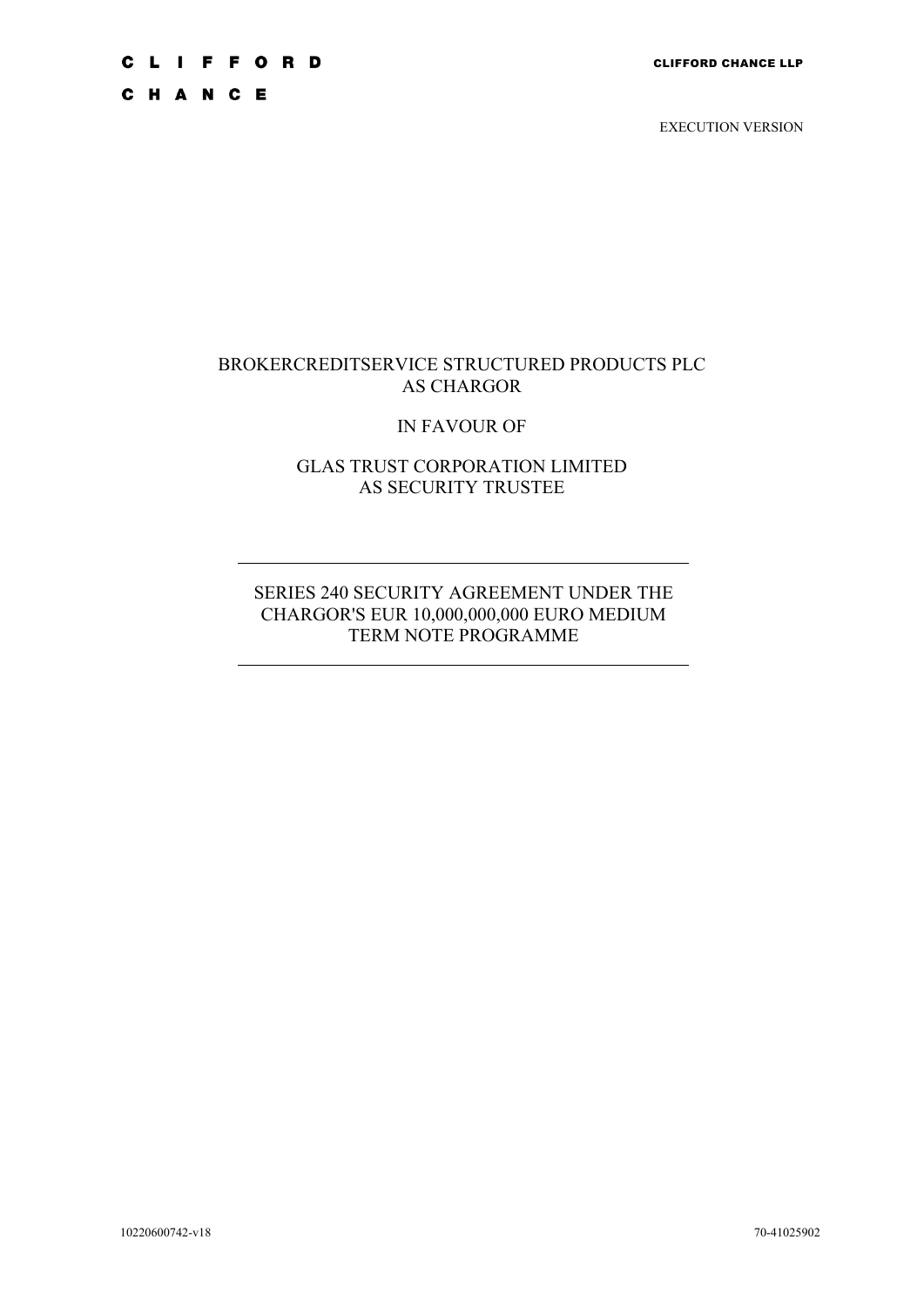## **CONTENTS**

| Clause |  | Page |
|--------|--|------|
| 1.     |  |      |
| 2.     |  |      |
| 3.     |  |      |
| 4.     |  |      |
| 5.     |  |      |
| 6.     |  |      |
| 7.     |  |      |
| 8.     |  |      |
| 9.     |  |      |
| 10.    |  |      |
| 11.    |  |      |
| 12.    |  |      |
| 13.    |  |      |
| 14.    |  |      |
| 15.    |  |      |
| 16.    |  |      |
| 17.    |  |      |
| 18.    |  |      |
| 19.    |  |      |
| 20.    |  |      |
| 21.    |  |      |
| 22.    |  |      |
| 23.    |  |      |
| 24.    |  |      |
| 25.    |  |      |
| 26.    |  |      |
| 27.    |  |      |
| 28.    |  |      |
|        |  |      |
|        |  |      |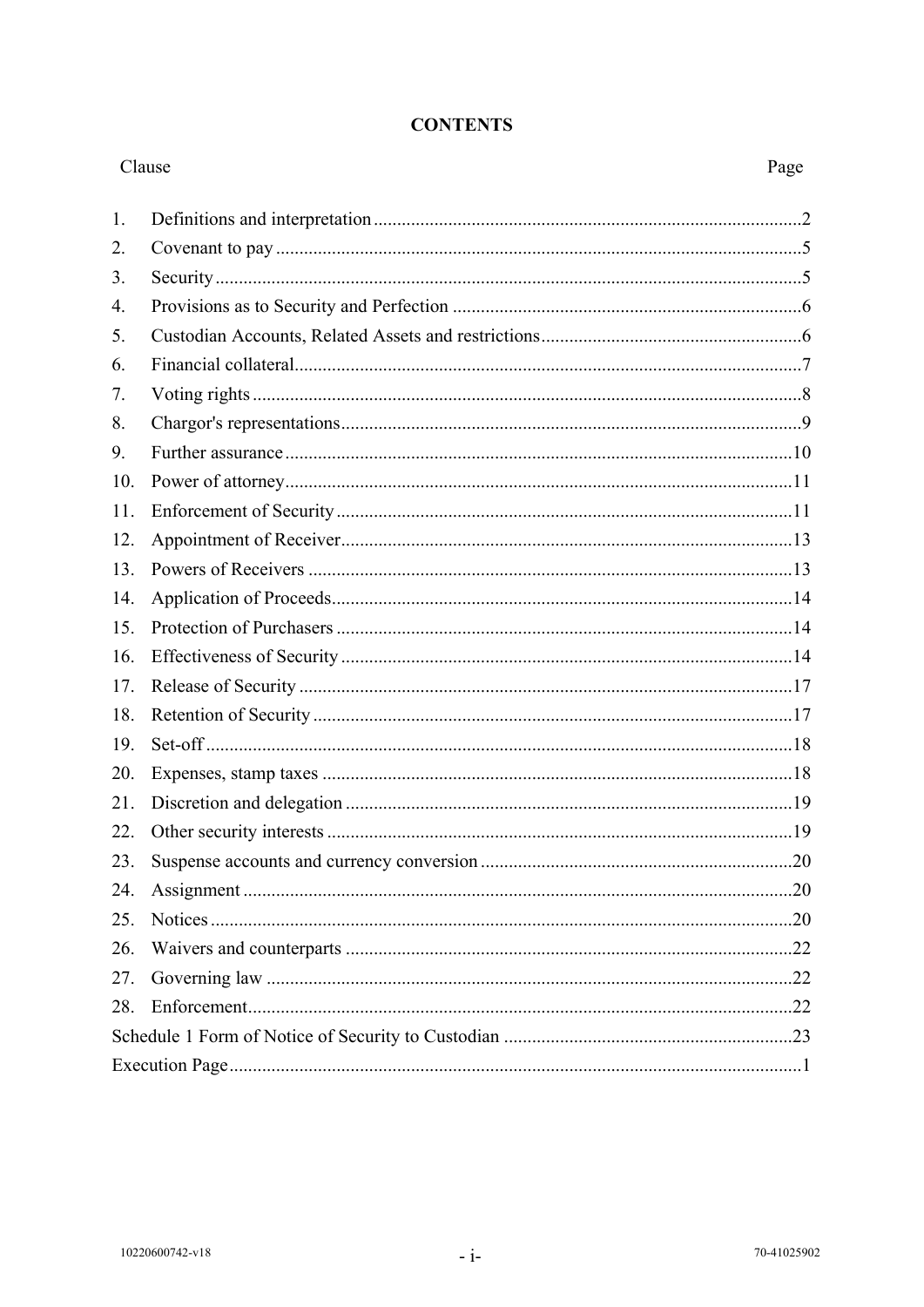## **THIS AGREEMENT** is made by way of deed on 27 January 2022

#### **BETWEEN:**

- (1) **BROKERCREDITSERVICE STRUCTURED PRODUCTS PLC** of Office 203, Kofteros Business Center, 182 Agias Filaxeos, 3083, Limassol, Cyprus (the "**Chargor**") in favour of
- (2) **GLAS TRUST CORPORATION LIMITED** of 55 Ludgate Hill, Level 1 West, London EC4M 7JW, United Kingdom in its capacity as security trustee (the "**Security Trustee**").

#### **RECITALS:**

- (A) The Chargor has established a programme (the "**Programme**") for the issuance of notes (the "**Notes**"), in connection with which the Chargor has entered into an amended and restated agency agreement dated on or about 14 June 2021 (the "**Agency Agreement**") and the Chargor has executed and delivered the deed of covenant dated on or about 14 June 2021 (the "**Deed of Covenant**").
- (B) The Chargor has also entered into a custody agreement dated as of 4 January 2022 (as amended or supplemented from time to time, the "**Custody Agreement**") with Citibank, N.A., London Branch as custodian (the "**Custodian**") pursuant to which the Custodian was appointed as Custodian of the Custody Securities and Related Assets on behalf of the Chargor.
- (C) Each Tranche of Notes will be issued either (1) pursuant to the Base Prospectus as amended and/or supplemented by a document specific to such Tranche describing the final terms of the relevant Tranche and which, for these purposes, will include any issue-specific summary annexed to the final terms (the "**Final Terms**") or (2) in a separate prospectus specific to such Tranche (the "**Drawdown Prospectus**").
- (D) If specified in the Final Terms or Drawdown Prospectus (as applicable) in relation to a Series of Notes issued under the Programme on or after the date of this Agreement, such Notes (the "**Secured Notes**") shall have the benefit of security interests granted over the assets specified in the Final Terms or Drawdown Prospectus (as applicable) for such Series and security interests in respect of each Series will be held in a separate custody account with the Custodian.
- (E) The Chargor has authorised the issue of Series 240 USD 10,000,000 Share Linked Guaranteed Notes (Autocall Standard Notes with Snowball Digital Coupon) due 2027 (the "**Notes**").
- (F) The Chargor and the Security Trustee have entered into a security trust agreement dated as of 4 January 2022 (as amended or supplemented from time to time, the "**Security Trust Agreement**").
- (G) Under this Agreement, the Security Trustee will take security over the Charged Assets on and subject to the following terms and conditions: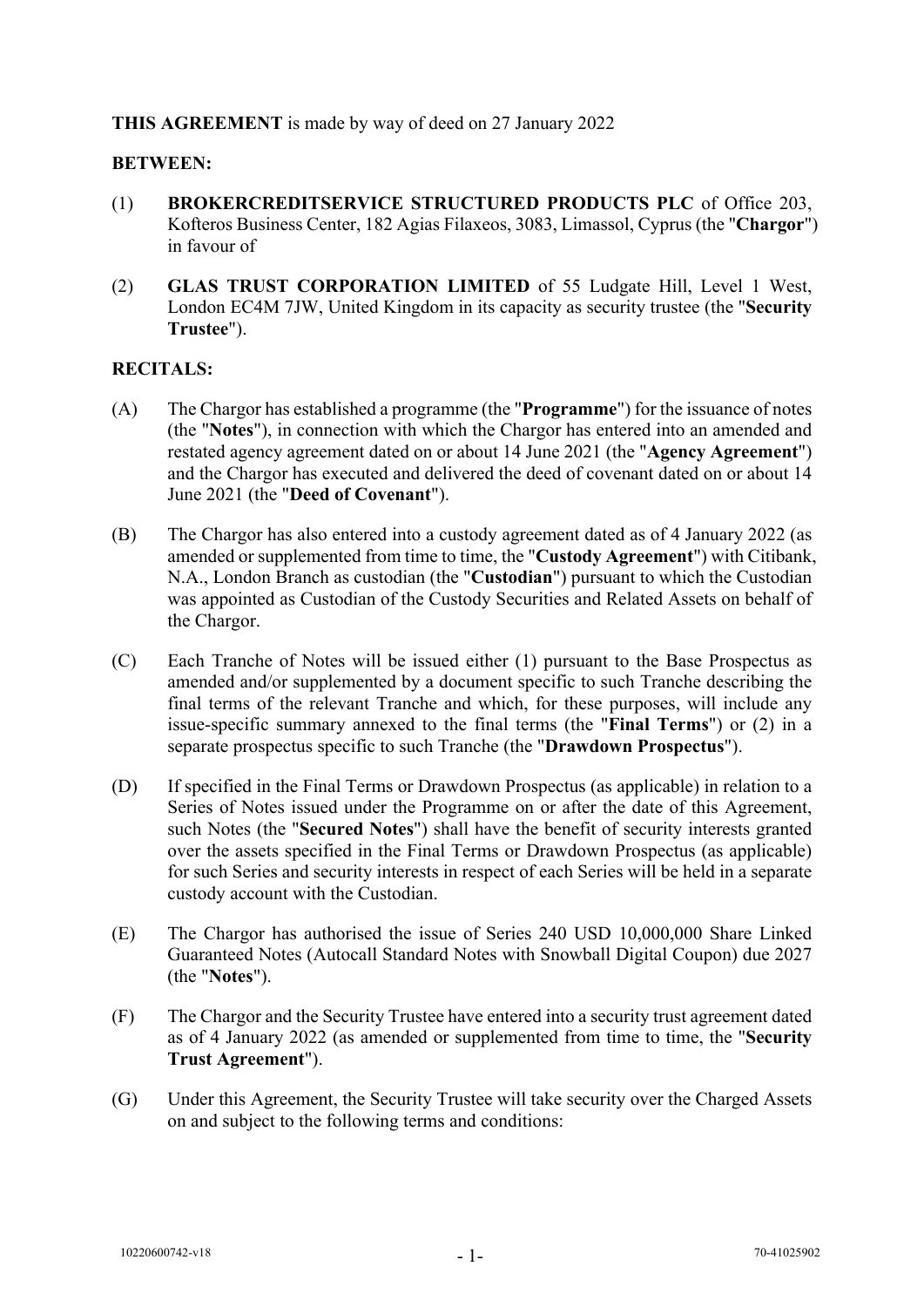#### **IT IS AGREED** as follows:

## <span id="page-3-0"></span>1. **DEFINITIONS AND INTERPRETATION**

#### 1.1 **Definitions**

In this Agreement:

"**Authorisation**" means an authorisation, consent, approval, resolution, licence, exemption, filing, notarisation or registration.

"**Charged Assets**" means all of the assets and undertaking of the Chargor which from time to time are the subject of any Security created or expressed to be created by it in favour of the Security Trustee by or pursuant to this Agreement.

"**Clearstream Luxembourg**" means Clearstream Banking, SA, Luxembourg or any successor or replacement system.

"**Collateral Rights**" means, subject always to the provisions of Clause [7](#page-9-0) (*Voting Rights*) in relation to the exercise of voting rights, all rights, powers and remedies of the Security Trustee provided by this Agreement or by law.

"**CREST**" means the electronic settlement system operated by Euroclear UK & Ireland Limited or any successor or replacement system.

"**Custodian Accounts**" means the Custodian Cash Account and the Custodian Securities Account.

"**Custodian Cash Account**" means account number 14334337 (IBAN: GB46 CITI 1850 0814 3343 37) into which Related Assets in the form of cash are paid (including any renewal, redesignation, replacement, subdivision or subaccount of such account) opened or maintained by the Chargor with the Custodian and the debt or debts represented thereby.

"**Custodian Securities Account**" means account number 6014334337 (account name: BROKERCREDITSERVICE SP PLC) (and any renewal, redesignation, replacement, subdivision or subaccount of such account) in the name of the Chargor held with the Custodian.

"**Custody Securities**" means USD 10,000,000 in principal amount of the USD 750,000,000 notes due 23 March 2027 issued by Gaz Capital S.A. (ISIN: XS1585190389), as recorded in the Custodian Securities Account.

"**Enforcement Event**" means the Notes become due and payable at their Early Redemption Amount pursuant to Condition 10 (*Events of Default*).

"**Euroclear**" means Euroclear Bank SA/NV or any successor or replacement system.

"**Income Assets**" means all dividends and interest payable at any time in respect of any Charged Asset.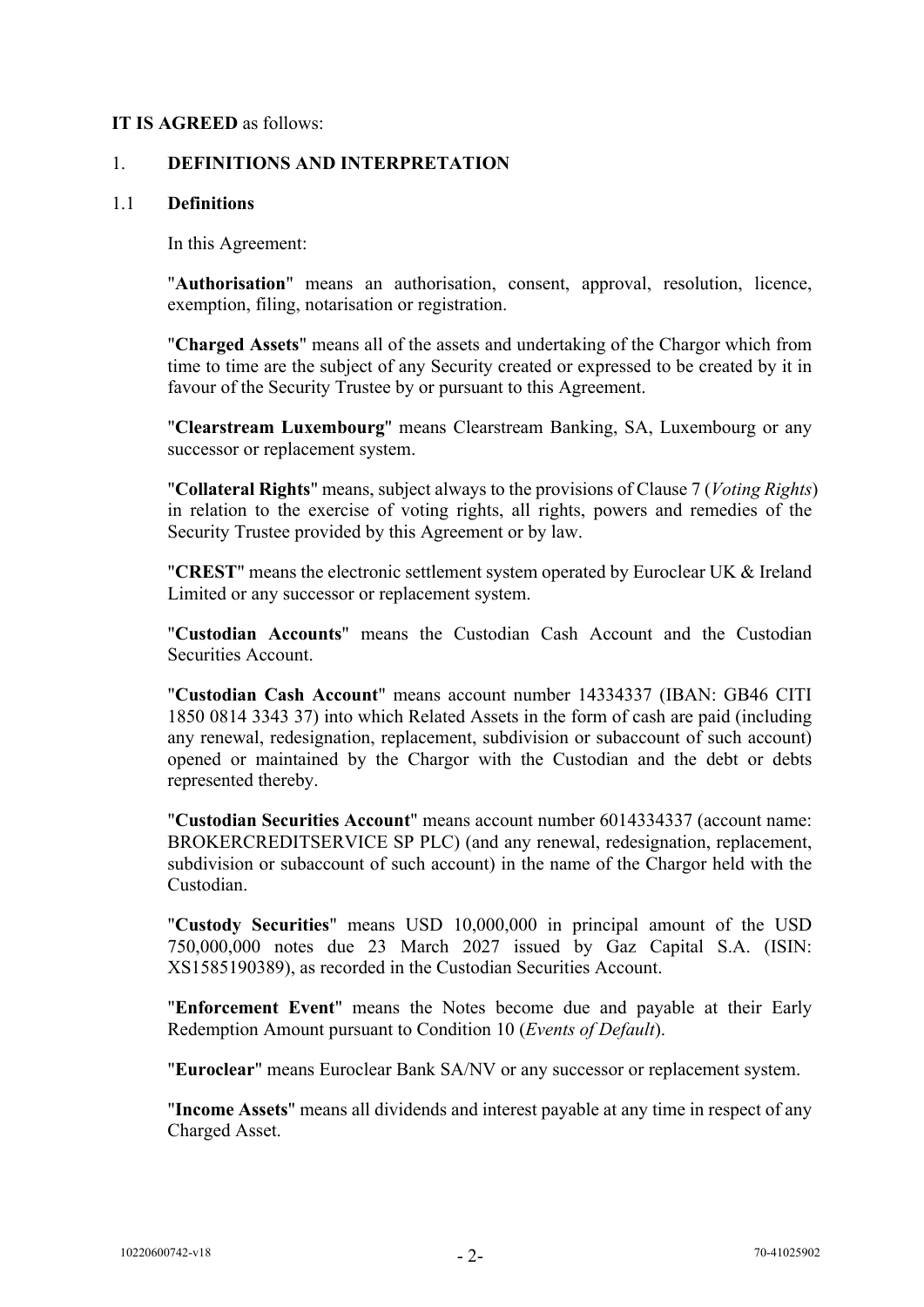"**Instructing Noteholders**" means Noteholders holding in aggregate not less than 25 per cent. of the principal amount outstanding of the Notes, *provided that w*here the Security Trustee receives conflicting instructions from different groups of Noteholders holding at least such amount of Notes, the Instructing Noteholders shall be the Noteholders holding the greater principal amount outstanding of Notes or, if they hold the same principal amount outstanding of Notes, the first of such groups of Noteholders to have instructed the Security Trustee.

"**Notice of Security**" means a notice of security substantially in the form set out in [Schedule 1](#page-24-1) (*Form of Notice of Security to Custodian*) or in such other form as may be specified by the Security Trustee.

"**Receiver**" means a receiver, receiver and/or manager or, where permitted by law, an administrative receiver and that term will include any appointee made under a joint or several appointment.

"**Related Assets**" means all monies (other than Income Assets) payable at any time in respect of any Charged Asset and all other rights, benefits and proceeds in respect of or derived from any Charged Asset (whether by way of redemption, bonus, preference, exchange, option, substitution, conversion, compensation or otherwise) held by, to the order or on behalf of, the Chargor, whether through the Custodian or otherwise, at any time.

"**Rights against the Custodian**" means all rights relating to the Custodian Accounts which the Chargor may have now or in the future against the Custodian, any subcustodian or any third party, including the Chargor's rights against the Custodian under the Custody Agreement, any right to delivery of any part of the Custody Securities and the Related Assets which arises in connection with any part of the Custody Securities and the Related Assets being held by the Custodian whether in a Settlement System or otherwise and any interest acquired while any part of the Custody Securities and the Related Assets is held by the Custodian whether in a Settlement System or otherwise.

"**Secured Obligations**" means all present and future obligations and liabilities at any time due, owing or incurred by the Chargor in respect of payment of principal to the Noteholders under the Notes.

"**Security Documents**" means this Agreement and the Security Trust Agreement.

"**Security Period**" means the period beginning on the date of this Agreement and ending on the date on which the Security Trustee is satisfied that the Secured Obligations have been irrevocably and unconditionally discharged in full.

"**Settlement System**" means Clearstream Luxembourg, CREST or Euroclear, as the context requires.

"**Terms and Conditions**" means, in relation to the Notes, the terms and conditions applicable to such Notes set out in the Base Prospectus as amended, supplemented and/or replaced by the Drawdown Prospectus for the Notes and any reference to a numbered "Condition" is to the correspondingly numbered provision thereof.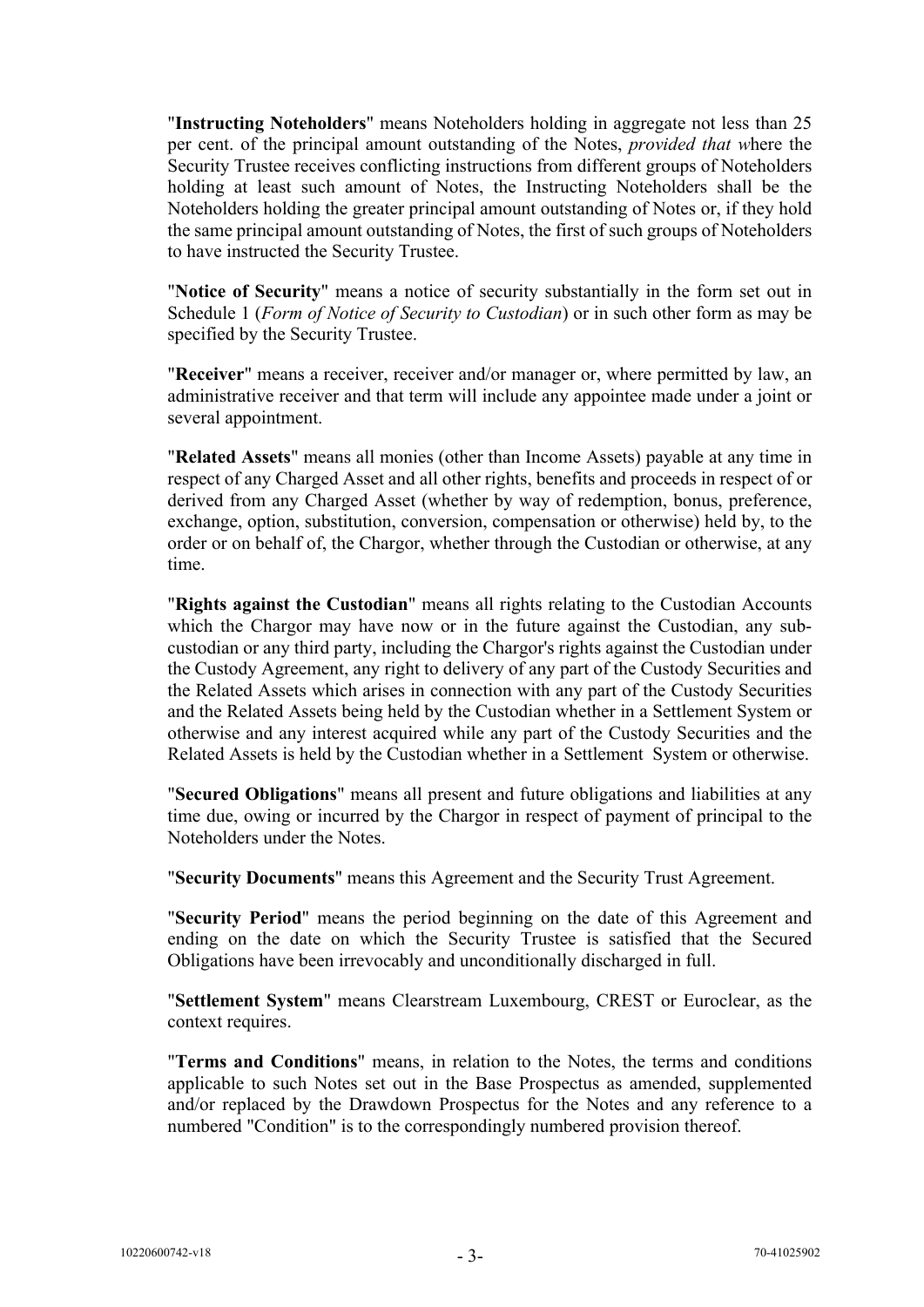## 1.2 **Terms defined in the Terms and Conditions**

All terms and expressions which have defined meanings in the Terms and Conditions shall have the same meanings in this Agreement except where the context requires otherwise or unless otherwise stated.

## 1.3 **Construction**

In this Agreement:

- (a) the rules of interpretation contained in the Security Trust Agreement shall apply to the construction of this Agreement, or in any notice given under or in connection with this Agreement;
- (b) where the Security Trustee is referred to as acting or exercising any discretion, it shall act pursuant to the terms of the Security Trust Agreement;
- (c) notwithstanding any other provision to the contrary in any Security Document, where in any Security Document (in relation to a matter not affecting the personal interests of the Security Trustee) (i) the Security Trustee is referred to as acting "reasonably" or in a "reasonable" manner or as coming to an opinion or determination that is "reasonable", (ii) the Security Trustee is referred to as acting or exercising any discretion (or refraining from acting or exercising any discretion), (iii) any item or thing is required to be "satisfactory" to the Security Trustee, or (iv) the Security Trustee's consent is required "not to be unreasonably withheld or delayed" (or any similar or analogous wording is used) this shall mean that the Security Trustee shall be acting or exercising any discretion (or refraining from the same) or coming to an opinion or determination on the instructions of the Instructing Noteholders acting reasonably or being so satisfied (as applicable) and that the Security Trustee shall be under no obligation to determine the reasonableness of such instructions from the Instructing Noteholders or whether in giving such instructions, the Instructing Noteholders acting in a reasonable manner). The Security Trustee shall not be responsible for any liability occasioned or by any delay or failure on the part of the Instructing Noteholders (as the case may be) to give any such instructions or direction or to form any such opinion;
- (d) any reference to the "**Security Trustee**", the "**Custodian**" or the "**Chargor**" shall be construed so as to include its successors in title, permitted assigns and permitted transferees in accordance with their respective interests;
- (e) any reference to "**including**" and "**include**" shall mean including and include "without limitation" and any words following such terms shall be construed as illustrative and shall not limit the meaning or scope of the phrase or words preceding such terms;
- (f) references in this Agreement to any Clause or Schedule shall be to a Clause or Schedule contained in this Agreement.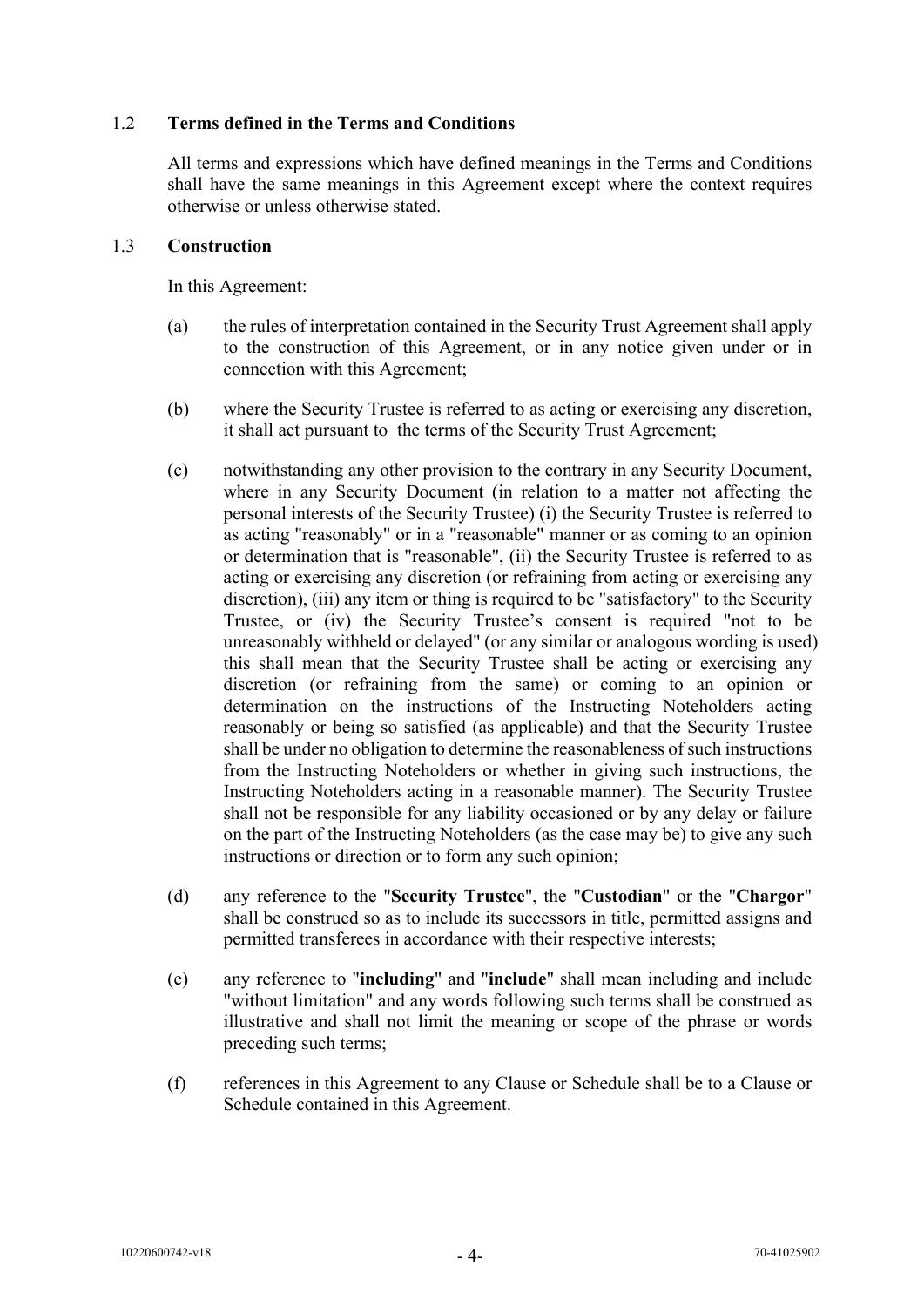## 1.4 **Present and future assets**

- (a) A reference in this Agreement to any Charged Asset or other asset includes, unless the contrary intention appears, present and future Charged Assets and other assets.
- (b) The absence of or incomplete details of any Charged Asset shall not affect the validity or enforceability of any Security under this Agreement.

## 1.5 **Separate Security**

Each sub-clause of Clause [3.1](#page-6-2) (*Charges*) (being Clause [3.1](#page-6-2)[\(a\)](#page-6-3) and [3.1](#page-6-2)[\(b\)](#page-6-4)) and Clause [3.2](#page-7-2) (*Assignment*)) (being Clauses [3.2](#page-7-2)[\(a\)](#page-7-3), [3.2](#page-7-2)[\(b\)](#page-7-4) and [3.2](#page-7-2)[\(c\)](#page-7-5)) shall be construed as creating a separate and distinct fixed charge or assignment over each relevant asset within any particular class of assets defined in this Agreement and the failure to create an effective fixed charge or assignment (whether arising out of this Agreement or any act or omission by any party) over any one asset shall not affect the nature or validity of the charge or assignment imposed on any other asset whether within that same class of assets or not.

### 1.6 **Security Trustee assumes no obligation**

The Security Trustee shall not be under any obligation in relation to the Charged Assets as a consequence of this Agreement and the Chargor shall at all times remain liable to perform all obligations expressed to be assumed by it in respect of the Charged Assets.

## 1.7 **Third Party Rights**

A person who is not a party to this Agreement has no right under the Contracts (Rights of Third Parties) Act 1999 to enforce or to enjoy the benefit of any term of this Agreement.

## <span id="page-6-0"></span>2. **COVENANT TO PAY**

The Chargor covenants with the Security Trustee that it shall, on demand of the Security Trustee pay, discharge and satisfy the Secured Obligations in accordance with their respective terms.

## <span id="page-6-1"></span>3. **SECURITY**

#### <span id="page-6-2"></span>3.1 **Fixed charges**

- <span id="page-6-3"></span>(a) The Chargor charges with full title guarantee and by way of first fixed charge in favour of the Security Trustee, as continuing security for the payment and discharge of all of the Secured Obligations, all of its rights, title and interest from time to time in and to the Custody Securities.
- <span id="page-6-4"></span>(b) The Chargor charges with full title guarantee and by way of first fixed charge in favour of the Security Trustee, as continuing security for the payment and discharge of all of the Secured Obligations, all of its rights, title and interest from time to time in and to the Related Assets (in relation to Related Assets in the form of cash, to the extent not validly and effectively assigned pursuant to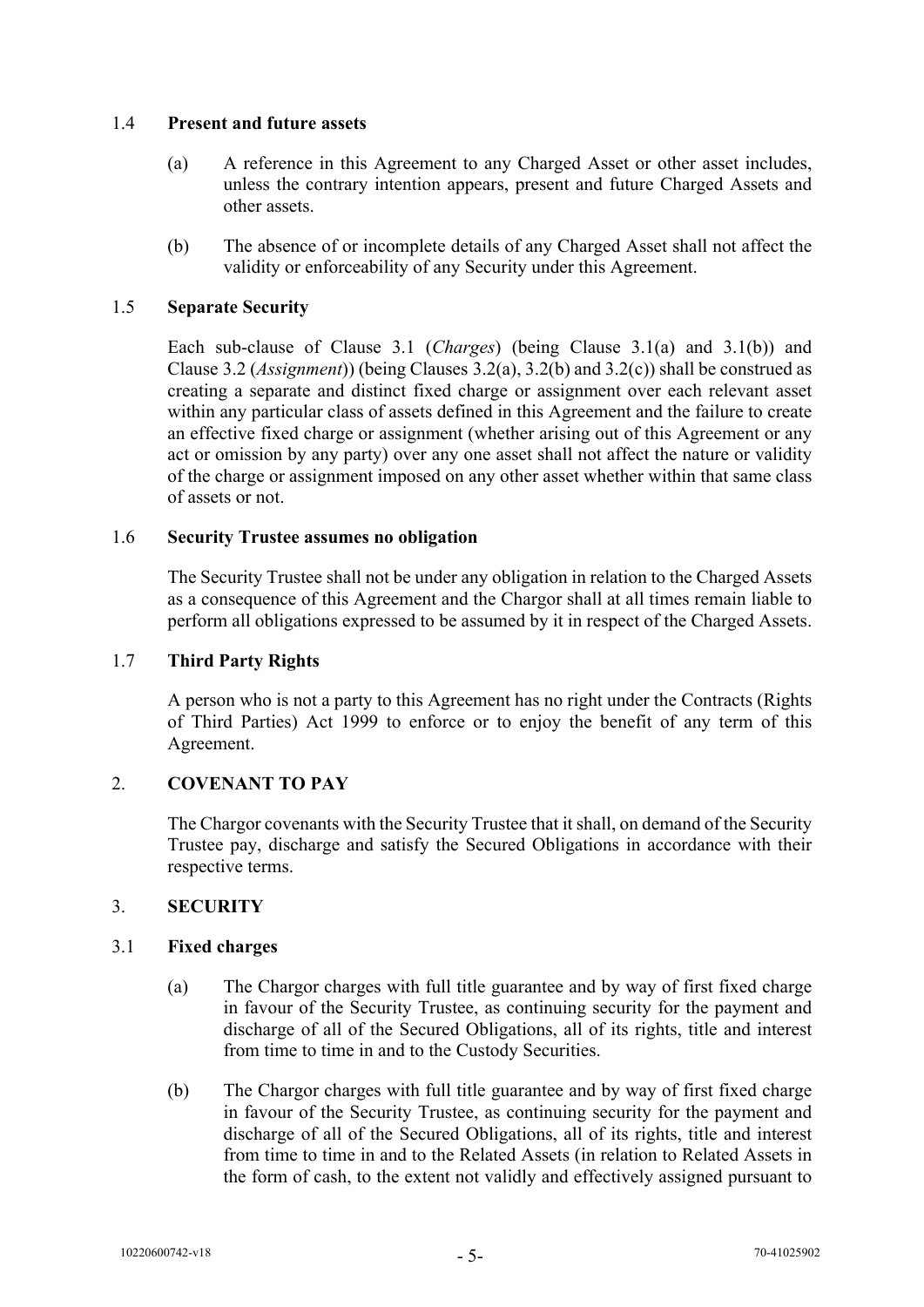Clause [3.2](#page-7-2) (*Assignment*) below by virtue of being credited to the Custodian Cash Account).

## <span id="page-7-2"></span>3.2 **Assignment**

- <span id="page-7-3"></span>(a) The Chargor assigns and agrees to assign absolutely to the Security Trustee with full title guarantee all of its rights, title and interest from time to time in, under and to the Custodian Securities Account and Related Assets as continuing security for the payment and discharge of all of the Secured Obligations.
- <span id="page-7-4"></span>(b) The Chargor assigns and agrees to assign absolutely to the Security Trustee with full title guarantee all of its rights, title and interest in, under and to the Custodian Cash Account and Related Assets as continuing security for the payment and discharge of all of the Secured Obligations.
- <span id="page-7-5"></span>(c) The Chargor assigns and agrees to assign absolutely to the Security Trustee with full title guarantee the Rights against the Custodian as continuing security for the payment and discharge of all of the Secured Obligations.

## <span id="page-7-0"></span>4. **PROVISIONS AS TO SECURITY AND PERFECTION**

#### 4.1 **Negative pledge and restriction on dealings**

Except as permitted under the Notes, the Chargor shall not at any time during the Security Period create or permit to subsist any security over all or any part of the Charged Assets or dispose of or otherwise deal with any part of the Charged Assets.

#### 4.2 **Implied Covenants for Title**

- (a) The covenants set out in Sections  $3(1)$ ,  $3(2)$  and  $6(2)$  of the Law of Property (Miscellaneous Provisions) Act 1994 will not extend to Clause [3](#page-6-1) (*Security*).
- (b) It shall be implied in respect of Clause [3](#page-6-1) (*Security*) that the Chargor is charging the Charged Assets free from all charges and encumbrances (whether monetary or not) and from all other rights exercisable by third parties (including liabilities imposed and rights conferred by or under any enactment).

#### 4.3 **Notice of Security**

The Chargor shall, on the date of this Agreement, deliver to the Custodian (with a copy to the Security Trustee) (or procure the delivery of) a Notice of Security duly executed by, or on behalf of, the Chargor in respect of the Custody Securities, the Custodian Accounts and the Rights against the Custodian and the Chargor shall use all reasonable endeavours to procure from the Custodian an acknowledgement in the form set out in such Notice of Security.

#### <span id="page-7-1"></span>5. **CUSTODIAN ACCOUNTS, RELATED ASSETS AND RESTRICTIONS**

## 5.1 **Instructions to Custodian**

(a) The Security Trustee may, following the occurrence of an Enforcement Event, instruct the Custodian to (i) exercise all or any of its rights relating to the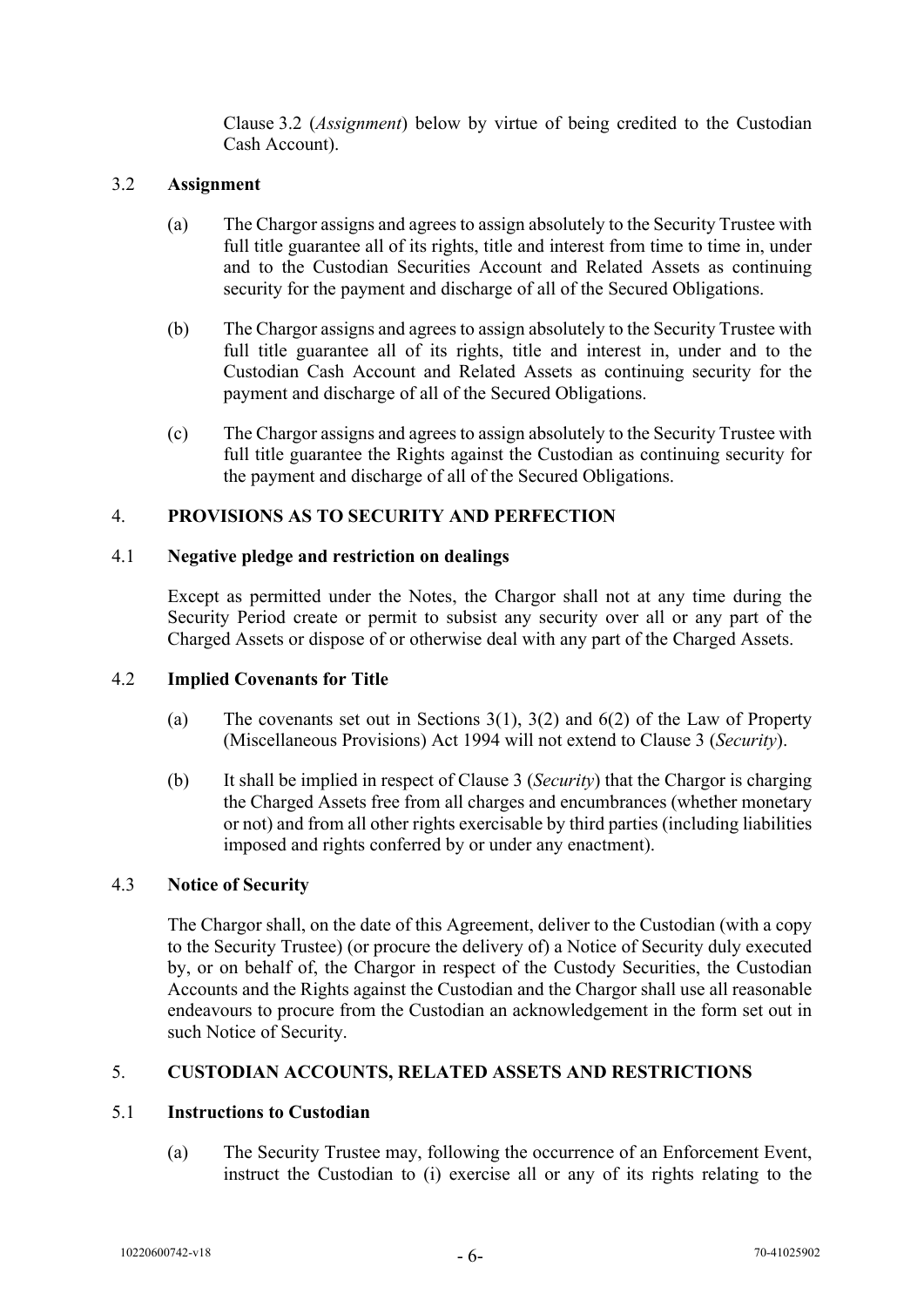Charged Assets and (ii) transfer all or part of the Charged Assets immediately into the Security Trustee's own name or into that of its nominee(s) as it shall direct and the Chargor shall upon demand from the Security Trustee do all things that the Security Trustee may reasonably require to facilitate the realisation of the Charged Assets.

(b) In the event of a disposal of any of the Custody Securities permitted under the Notes, the Security Trustee shall instruct the Custodian accordingly so as to permit such disposal.

## 5.2 **No revocation**

The Chargor hereby agrees and covenants that it shall not take any action which is inconsistent with, or revokes or purports to revoke, (i) any custody agreement or arrangement (including the Custody Agreement) with the Custodian (except with the prior written consent of the Security Trustee and subject to any conditions that may be imposed by the Security Trustee, including but not limited to, the appointment of a new custodian on substantially the same terms as the custody agreement or arrangement with the Custodian), (ii) its instructions to the Custodian the Notice of Security or (iii) the power of attorney granted pursuant to Clause [10](#page-12-0) (*Power of Attorney*) hereof.

## 5.3 **Related Assets and Income Assets**

- (a) The Chargor shall ensure that, promptly upon the accrual, offer, issue or receipt of any Related Assets:
	- (i) such Related Assets (whether in the form of stocks, shares, warrants or other assets, but other than cash) are credited to the Custodian Securities Account; and
	- (ii) such Related Assets (where they are cash) are credited to the Custodian Cash Account.
- (b) The Chargor may withdraw any Income Assets credited from time to time to the Custodian Securities Account and/or the Custodian Cash Account (as applicable).

#### 5.4 **No variation**

The Chargor shall not, without the Security Trustee's prior written consent, permit or agree to any variation of the rights attaching to any Custodian Account nor amend or waive any provision of, request the waiver of any provision of or vary any of the rights attaching to, or terminate any Custodian Account or the Custody Agreement.

## <span id="page-8-0"></span>6. **FINANCIAL COLLATERAL**

The parties intend that the Security created under this Agreement constitutes a financial collateral arrangement under the Financial Collateral Arrangements (No.2) Regulations 2003, as amended, (the "**Financial Collateral Arrangements Regulations**"). To the extent that the provisions of the Financial Collateral Arrangements Regulations apply to a Charged Asset, the Security Trustee shall have the right to appropriate all or any part of that Charged Asset in or towards the payment or discharge of the Secured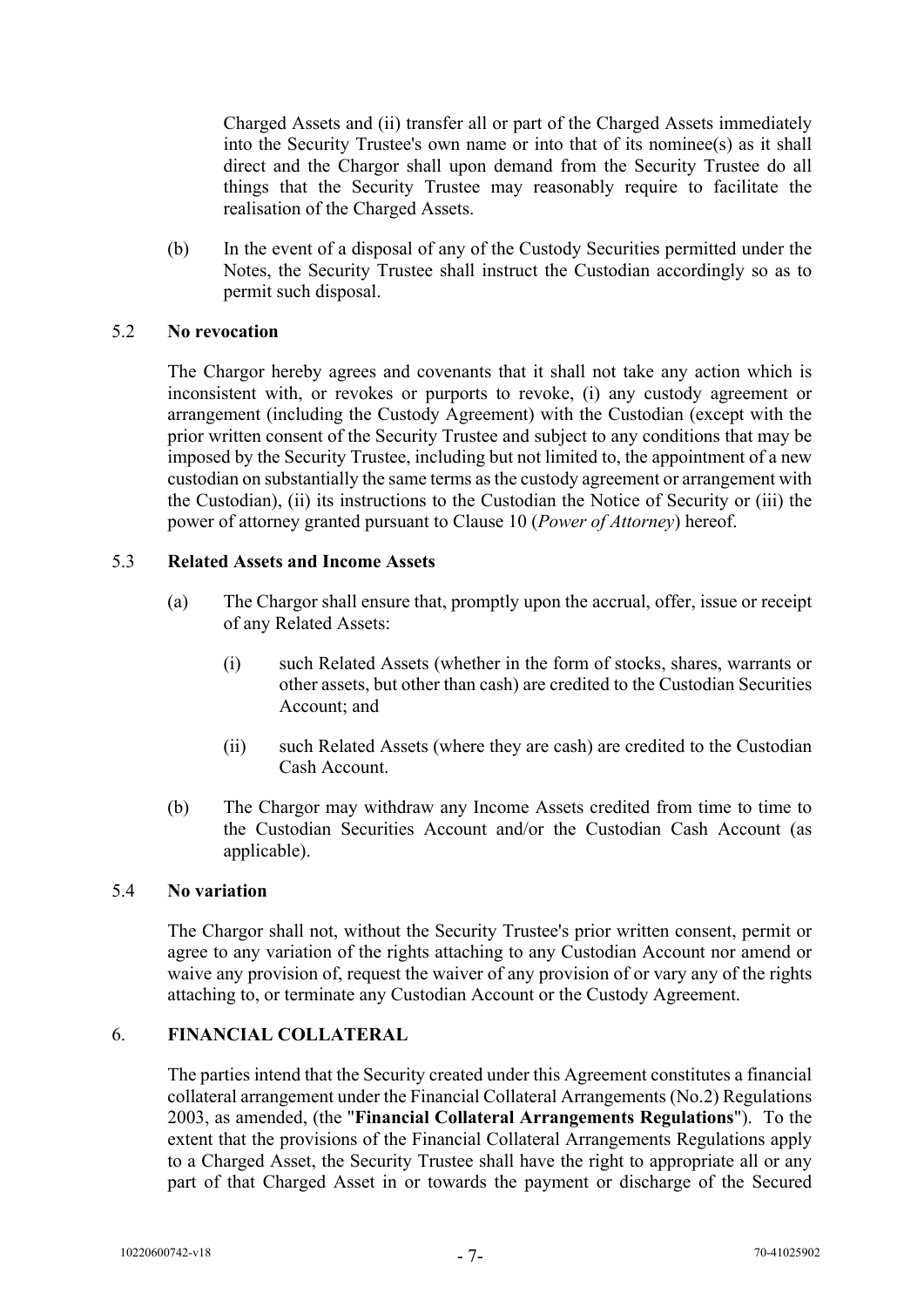Obligations and may exercise such right to appropriate upon giving written notice to the Chargor. For this purpose, the parties agree that the value of that Charged Asset shall be (as applicable):

- (a) in relation to the Custody Securities and any non-cash Related Assets, their market price as determined by a third party appointed by the Security Trustee for such purpose by reference to a public index or independent valuation or if such person determines that it is not possible to value the Custody Securities in this way, by such other commercially reasonable process as such person may select in its discretion; or
- (b) in relation to the Custodian Cash Account, an amount equal to the credit balance, together with any accrued but unposted interest, at the time of appropriation.

In each case, the parties agree that the method of valuation provided for in this Agreement shall constitute a commercially reasonable method of valuation for the purposes of the Financial Collateral Arrangements Regulations.

## <span id="page-9-0"></span>7. **VOTING RIGHTS**

## 7.1 **Voting rights prior to an Enforcement Event**

Prior to the occurrence of an Enforcement Event, the Chargor shall be entitled to exercise all voting rights in relation to the Charged Assets.

#### 7.2 **Voting rights after an Enforcement Event**

Upon the occurrence of an Enforcement Event, the Security Trustee may, at its discretion, (in the name of the Chargor or otherwise and without any further consent or authority from the Chargor):

- (a) exercise (or refrain from exercising) any voting rights in respect of the Charged Assets;
- (b) exercise (or refrain from exercising) the powers and rights conferred on or exercisable by the legal or beneficial owner of the Charged Assets including the right, in relation to any company or other entity whose shares or other securities are included in the Charged Assets, to concur or participate in:
	- (i) the reconstruction, amalgamation, sale or other disposal of such company or other entity or any of its assets or undertaking (including the exchange, conversion or reissue of any shares or securities as a consequence thereof);
	- (ii) the release, modification or variation of any rights or liabilities attaching to such shares or securities; and
	- (iii) the exercise, renunciation or assignment of any right to subscribe for any shares or securities,

in each case in the manner and on the terms the Security Trustee thinks fit, and the proceeds of any such action shall form part of the Charged Assets.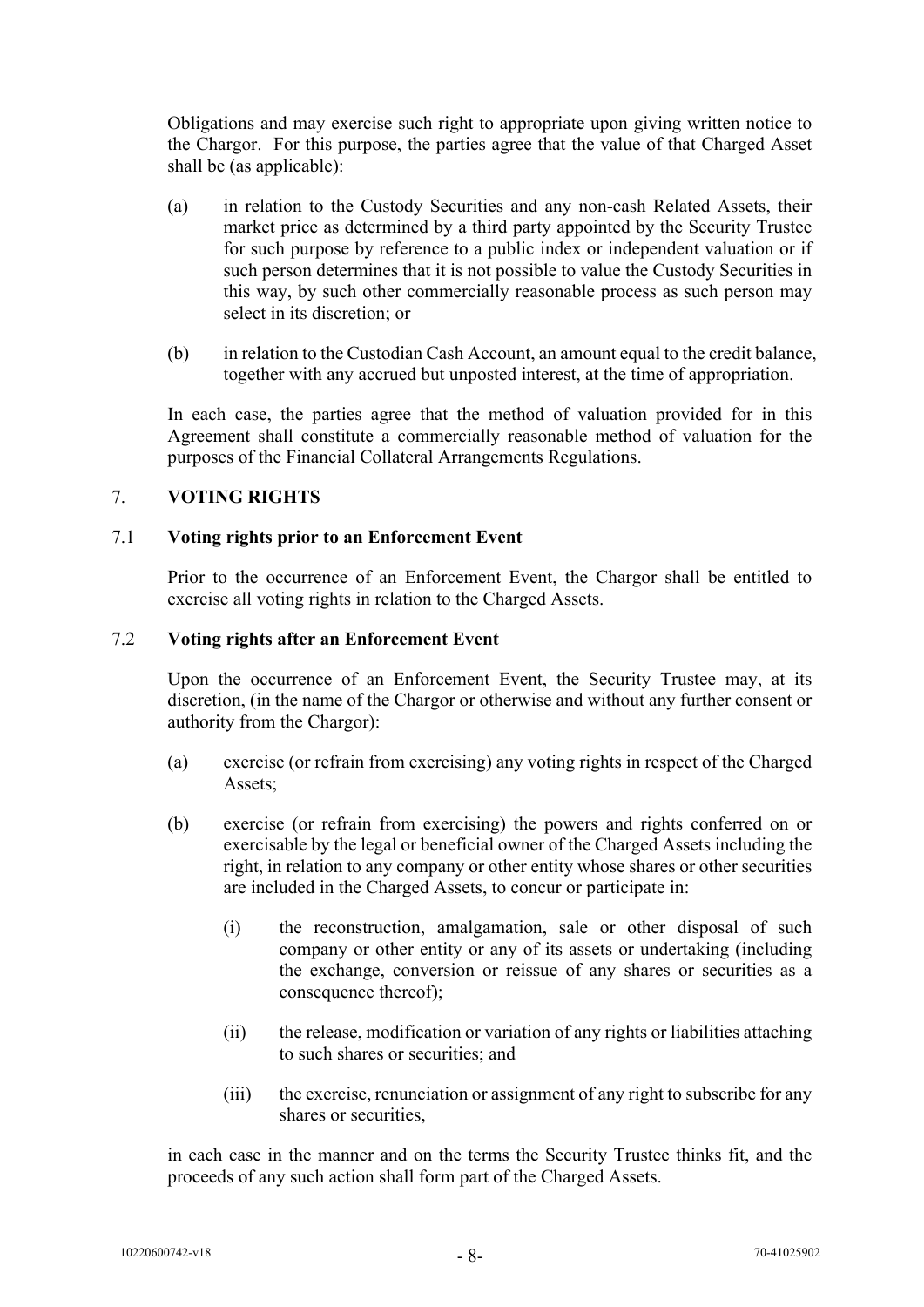## <span id="page-10-0"></span>8. **CHARGOR'S REPRESENTATIONS**

#### 8.1 **Representations**

The Chargor makes the representations and warranties set out in this Clause [8](#page-10-0) to the Security Trustee on the date of this Agreement and acknowledges that the Security Trustee has become a party to this Agreement in reliance on these representations and warranties:

#### (a) *Status*

- (i) It is a corporation, duly incorporated and validly existing under the laws of its jurisdiction of incorporation.
- (ii) It has the power to own its assets and carry on its business as it is being conducted.

#### (b) *No restrictions*

There are no restrictions on the Chargor's ability to assign the Rights against the Custodian, whether contained in the Custody Agreement or in any other document.

#### (c) *Binding obligations*

Its obligations under this Agreement constitute its legal, valid and binding obligations, enforceable in accordance with their respective terms (subject to applicable bankruptcy, reorganisation, insolvency, moratorium or similar laws affecting creditors' rights generally and subject, as to enforceability, to equitable principles of general application (regardless of whether enforcement is sought in a proceeding in equity or at law)).

#### (d) *Non-conflict with other obligations*

The entry into and performance by it of, and the transactions contemplated by, this Agreement (including any transfer of the Custody Securities on creation or enforcement of the Security) do not and shall not:

- (i) conflict with:
	- (A) any law or regulation applicable to it;
	- (B) its constitutional documents; or
	- (C) any agreement or instrument binding upon it or the Charged Assets; or
- (ii) result in the existence of, or oblige it to create, any security over the Charged Assets.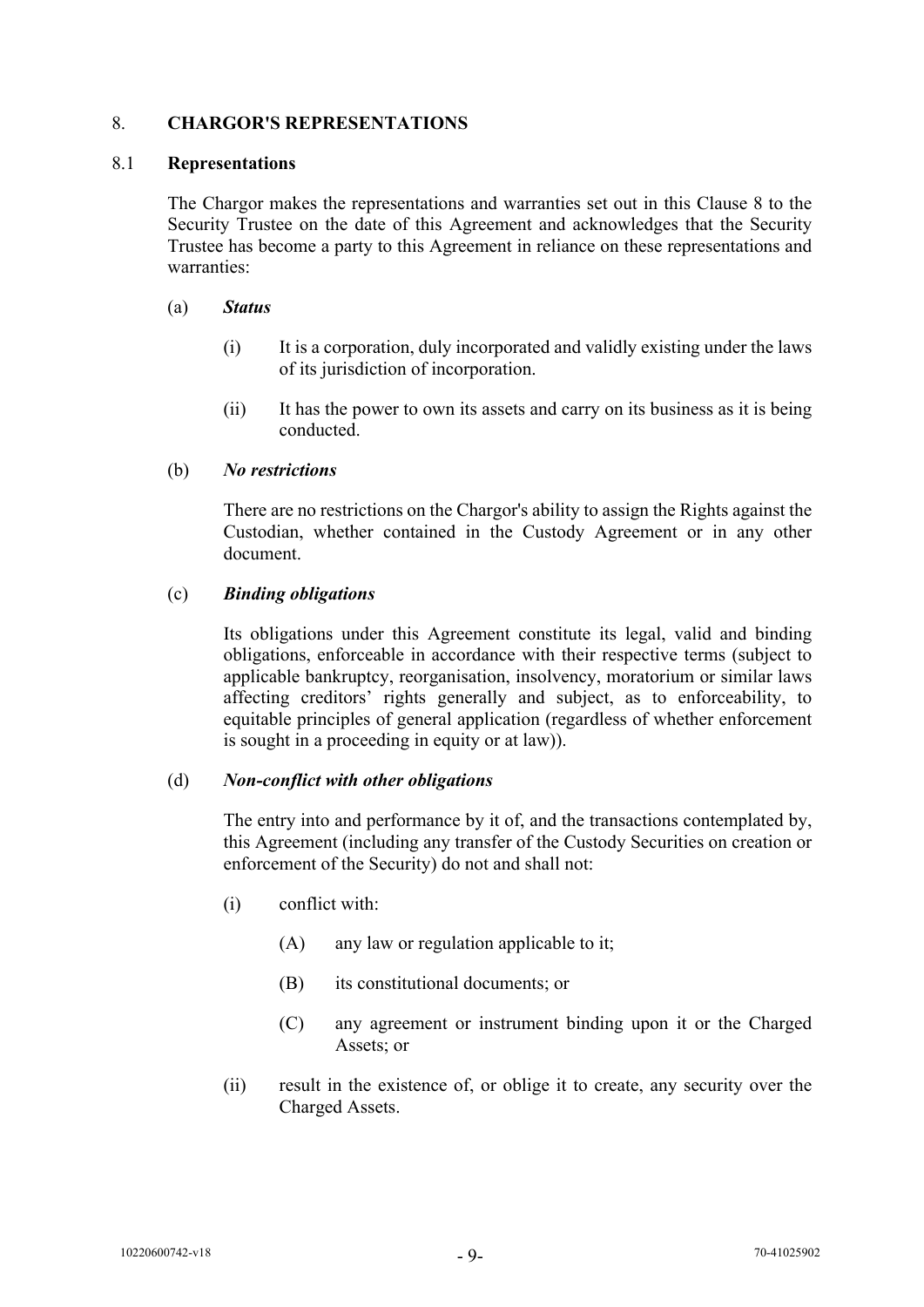## (e) *Power and authority*

It has the power to enter into, perform and deliver, and has taken all necessary action to authorise its entry into, performance and delivery of, this Agreement and the transactions contemplated by this Agreement.

## (f) *Ownership of Charged Assets*

- (i) It is the sole beneficial owner of the Custody Securities and the sole legal and beneficial owner of the rest of the Charged Assets, in each case free and clear of all security interests except the Security created pursuant to this Agreement.
- (ii) It has not sold or disposed of or granted any interest in or rights in respect of any of its right, title and interest, in the Charged Assets or any part thereof (other than as permitted under the Notes).

## (g) *Authorisations*

All Authorisations required or desirable:

- (i) to enable it lawfully to enter into, exercise its rights and comply with its obligations under this Agreement; and
- (ii) to make this Agreement admissible in evidence in its jurisdiction of incorporation,

have been obtained or effected and are in full force and effect.

#### (h) *Deduction of Tax*

It is not required to make any deduction for or on account of tax from any payment it may make under this Agreement.

#### (i) *Winding-up*

No corporate actions, legal proceedings or other procedures or steps have been taken in relation to, or notice given in respect of, a composition, compromise, assignment or arrangement with any creditor of the Chargor or in relation to the suspension of payments or moratorium of any indebtedness, winding-up, dissolution, administration or reorganisation (by way of voluntary arrangement, scheme of arrangement or otherwise) of, or the appointment of an administrator to, the Chargor and no such step is intended by the Chargor.

#### <span id="page-11-0"></span>9. **FURTHER ASSURANCE**

The Chargor shall promptly, at its own cost, do all such acts or execute all such documents (including assignments, transfers, mortgages, charges, notarisations, registrations, notices and instructions) as the Security Trustee may reasonably specify (and in such form as the Security Trustee may reasonably require) in favour of the Security Trustee or its nominee(s):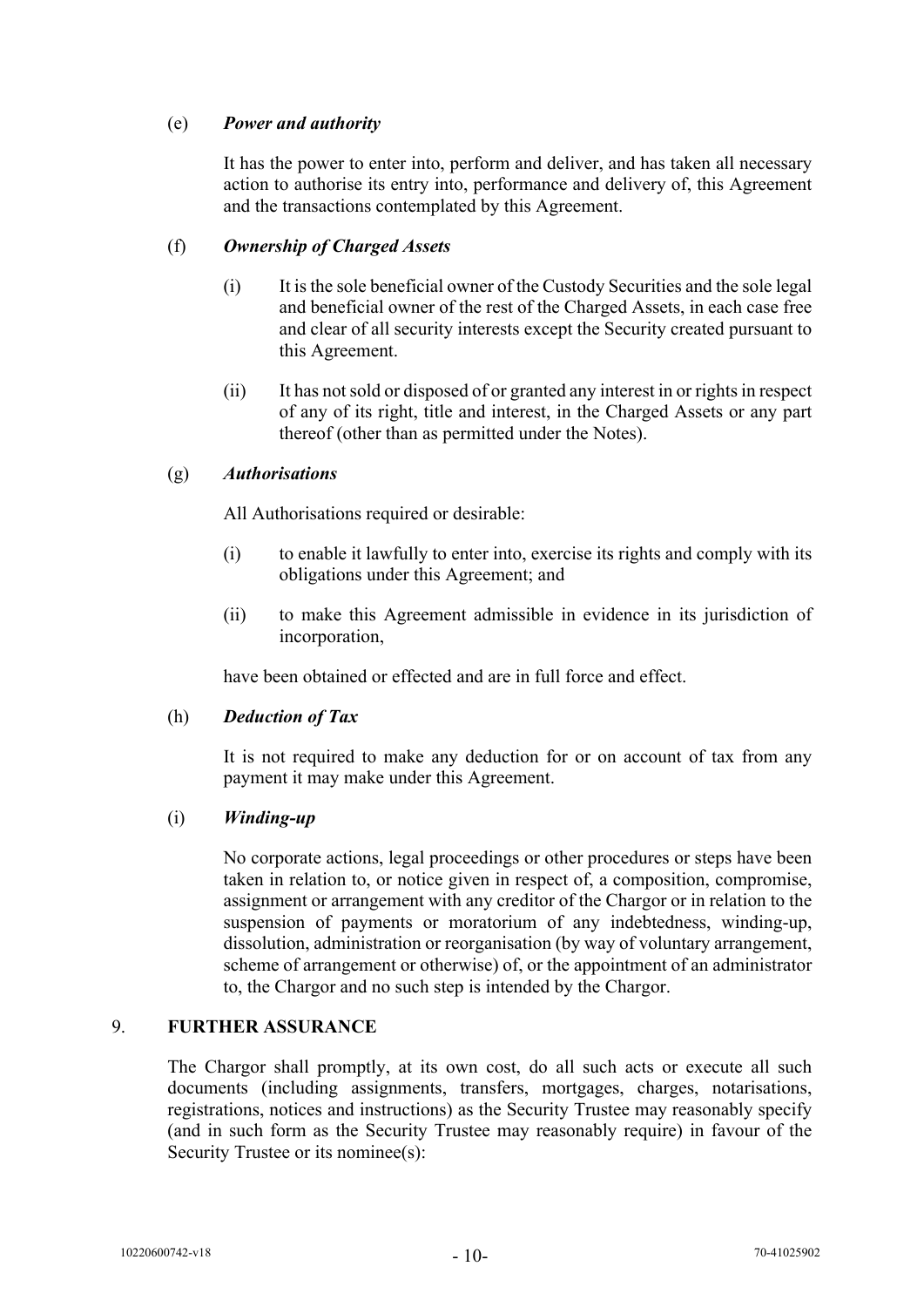- (a) to create, perfect, protect and/or maintain the Security created or intended to be created in respect of the Charged Assets (which may include the execution by the Chargor of a mortgage, charge or assignment over all or any of the assets constituting, or intended to constitute, the Charged Assets) or for the exercise of the Collateral Rights; and/or
- (b) to facilitate the realisation of the Charged Assets.

## <span id="page-12-0"></span>10. **POWER OF ATTORNEY**

#### 10.1 **Appointment and powers**

The Chargor by way of security irrevocably appoints the Security Trustee and any Receiver severally to be its attorney and in its name, on its behalf and as its act and deed to execute, deliver and perfect all documents and do all things which the attorney may consider to be required or desirable for:

- (a) carrying out any obligation imposed on the Chargor by this Agreement or any other agreement binding on the Chargor to which the Security Trustee is party (including the execution and delivery of any deeds, charges, assignments or other security and any transfers of the Charged Assets and perfecting and/or releasing the Security created or intended to be created in respect of the Charged Assets);
- (b) giving instructions to the Custodian in relation to the Charged Assets; and
- (c) enabling the Security Trustee and any Receiver to exercise (subject to Clause **Error! Reference source not found.** (*Waiver of voting rights by Security Trustee*)), or delegate the exercise of, any of the rights, powers and authorities conferred on them by or pursuant to this Agreement or by law (including, after the occurrence of an Enforcement Event, the exercise of any right of a legal or beneficial owner of the Charged Assets).

#### 10.2 **Ratification**

The Chargor shall ratify and confirm all things done and all documents executed by any attorney in the exercise or purported exercise of all or any of his powers.

#### <span id="page-12-1"></span>11. **ENFORCEMENT OF SECURITY**

#### 11.1 **Timing of Enforcement**

Any time after the occurrence of an Enforcement Event, the Security created by or pursuant to this Agreement is immediately enforceable and the Security Trustee may, without notice to the Chargor or prior authorisation from any court, in its absolute discretion:

(a) secure and perfect its title to all or any part of the Charged Assets (including transferring or procuring the transfer of the Charged Assets into the name of the Security Trustee or its nominees or otherwise exercise in relation to the Charged Assets all the rights of an absolute owner);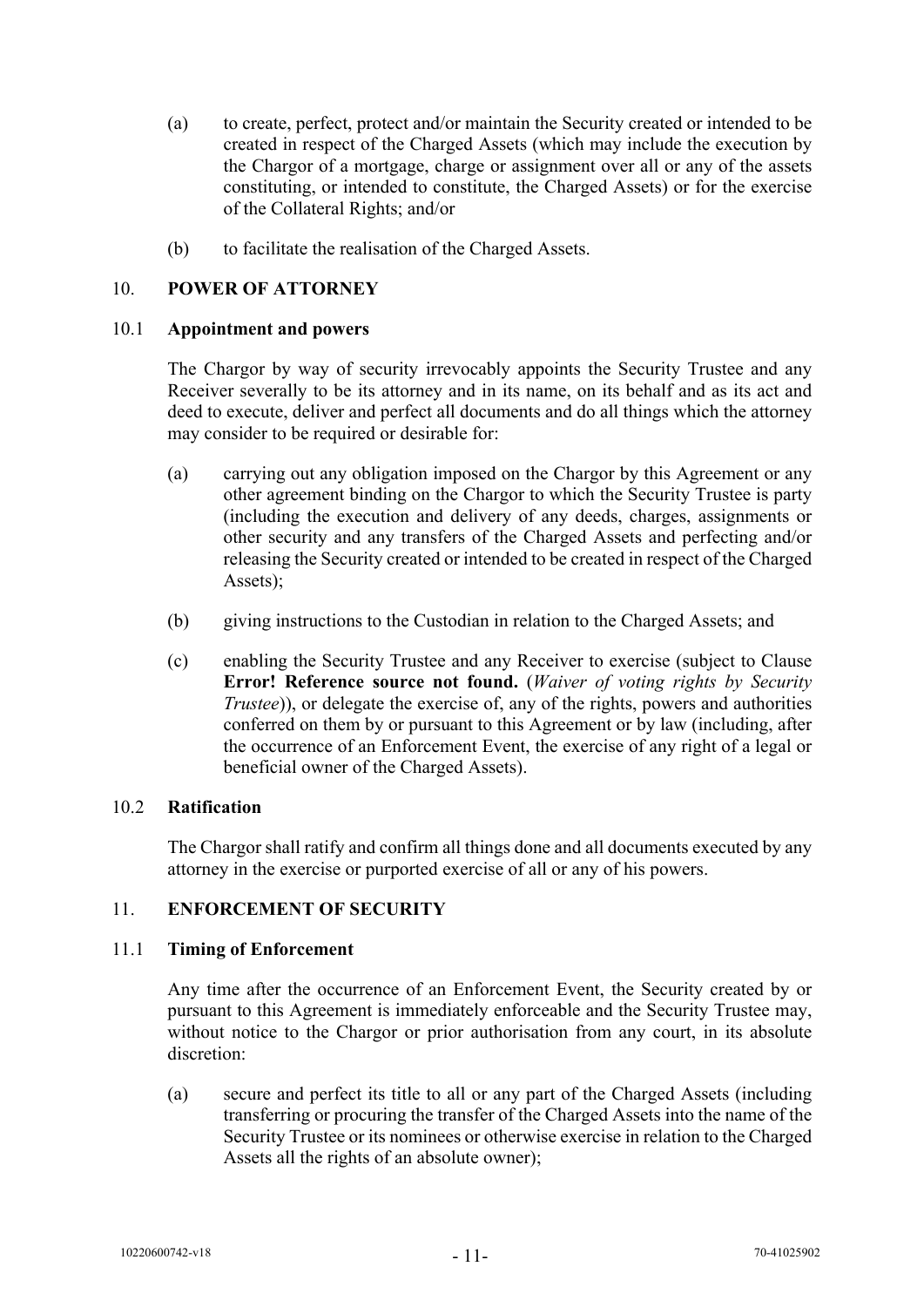- (b) enforce all or any part of that Security (at the times, in the manner and on the terms it thinks fit and take possession of and hold or dispose of all or any part of the Charged Assets (at the times, in the manner and on the terms it thinks fit (including whether for cash or non-cash consideration));
- (c) whether or not it has appointed a Receiver, exercise all or any of the rights, powers, authorities and discretions conferred by the Law of Property Act 1925 (as varied or extended by this Agreement) on mortgagees and by this Agreement on any Receiver or otherwise conferred by law on mortgagees or Receivers; and
- (d) collect, recover or compromise, and give good discharge for any monies paid or payable to the Chargor under or in respect of any Custodian Account and/or the Rights against the Custodian, and enforce (in any way whatsoever including, without limitation, by way of instituting proceedings in the Chargor's name) any rights or claims arising or in respect of any Custodian Account or the Rights against the Custodian.

#### 11.2 **Extension of powers**

The power of sale or other disposal conferred on the Security Trustee and on any Receiver by this Agreement shall operate as a variation and extension of the statutory power of sale under section 101 of the Law of Property Act 1925 and such power shall arise (and the Secured Obligations shall be deemed due and payable for that purpose) on the date of this Agreement.

#### 11.3 **Restrictions**

The restrictions contained in sections 93 and 103 of the Law of Property Act 1925 shall not apply to this Agreement or to the exercise by the Security Trustee of its right to consolidate all or any of the Security created by or pursuant to this Agreement with any other security in existence at any time or to its power of sale, which powers may be exercised by the Security Trustee without notice to the Chargor on or at any time after this Agreement has become enforceable in accordance with Clause [11](#page-12-1) (*Enforcement of Security*).

#### 11.4 **Certificate**

A certificate in writing by an officer or agent of the Security Trustee that the power of sale or disposal has arisen and is exercisable shall be conclusive evidence of that fact, in favour of a purchaser of all or any part of the Charged Assets.

### 11.5 **Statutory powers**

The powers conferred by this Agreement on the Security Trustee are in addition to and not in substitution for the powers conferred on mortgagees and mortgagees in possession under the Law of Property Act 1925, the Insolvency Act 1986 or otherwise by law (as extended by this Agreement) and such powers shall remain exercisable from time to time by the Security Trustee in respect of any part of the Charged Assets. In the case of any conflict between the powers contained in any such Act and those conferred by this Agreement the terms of this Agreement will prevail.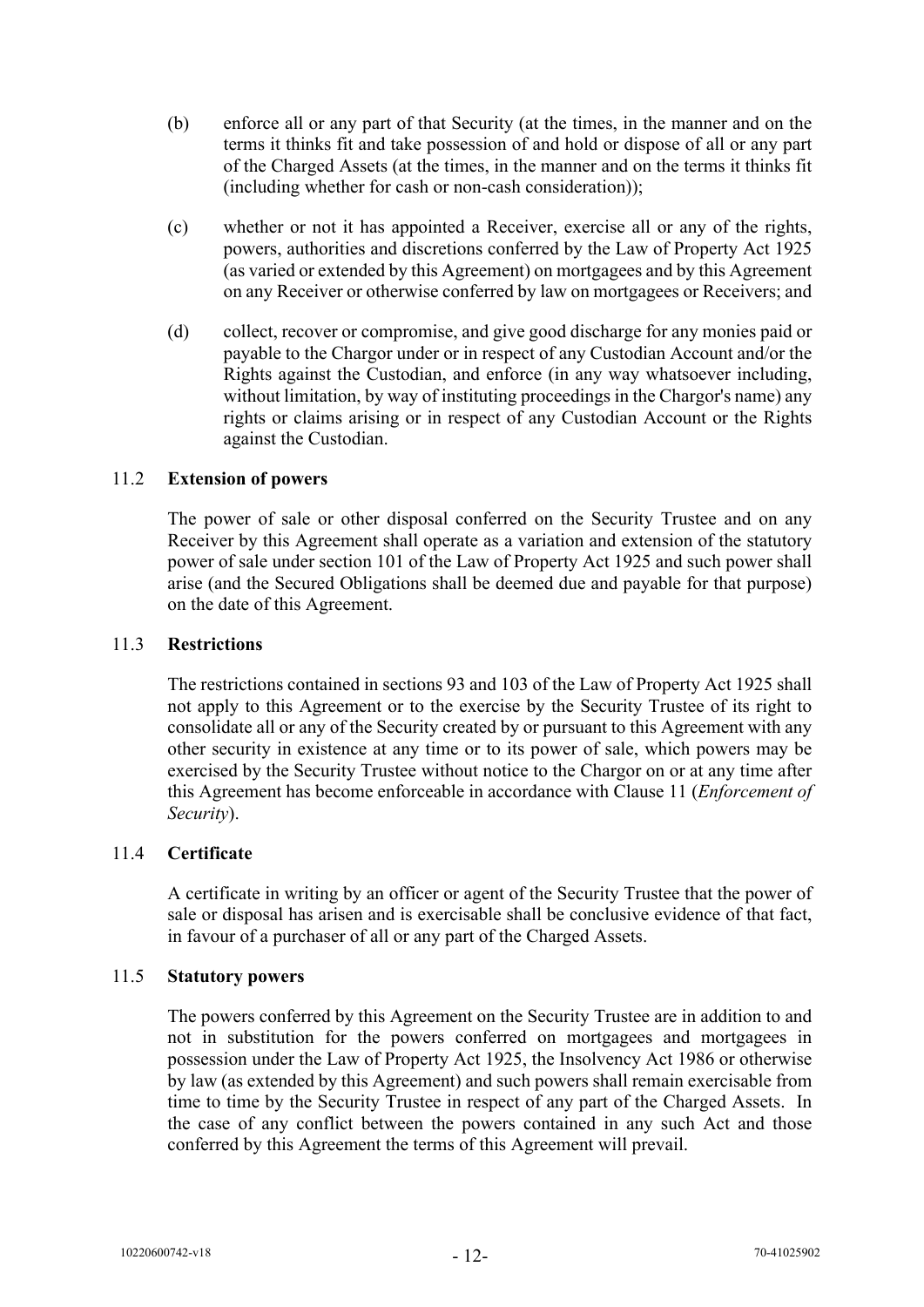## <span id="page-14-0"></span>12. **APPOINTMENT OF RECEIVER**

#### <span id="page-14-2"></span>12.1 **Appointment and removal**

After the Security created by or pursuant to this Agreement has become enforceable in accordance with Clause [11](#page-12-1) (*Enforcement of Security*), or after having been requested to do so by the Chargor, the Security Trustee may by deed or otherwise (acting through an authorised officer of the Security Trustee), without prior notice to the Chargor:

- (a) appoint one or more persons to be a Receiver of the whole or any part of the Charged Assets;
- (b) appoint one or more Receivers of separate parts of the Charged Assets;
- (c) remove (so far as it is lawfully able) any Receiver so appointed; or
- (d) appoint another person(s) as an additional or replacement Receiver(s).

#### 12.2 **Capacity of Receivers**

Each person appointed to be a Receiver pursuant to Clause [12.1](#page-14-2) (*Appointment and removal*) shall be:

- (a) entitled to act individually or together with any other person appointed or substituted as Receiver;
- (b) for all purposes deemed to be the agent of the Chargor which shall be solely responsible for his acts, defaults and liabilities and for the payment of his remuneration and no Receiver shall at any time act as agent for the Security Trustee; and
- (c) entitled to remuneration for his services at a rate to be fixed by the Security Trustee from time to time (without being limited to the maximum rate specified by the Law of Property Act 1925).

#### 12.3 **Statutory powers of appointment**

The powers of appointment of a Receiver shall be in addition to all statutory and other powers of appointment of the Security Trustee under the Law of Property Act 1925 (as extended by this Agreement) or otherwise and such powers shall remain exercisable from time to time by the Security Trustee in respect of any part of the Charged Assets.

#### <span id="page-14-1"></span>13. **POWERS OF RECEIVERS**

Every Receiver shall (subject to any restrictions in the instrument appointing him but notwithstanding any winding-up or dissolution of the Chargor) have and be entitled to exercise, in relation to the Charged Assets in respect of which he was appointed, and as varied and extended by the provisions of this Agreement (in the name of or on behalf of the Chargor or in his own name and, in each case, at the cost of the Chargor):

(a) all the powers conferred by the Law of Property Act 1925 on mortgagors and on mortgagees in possession and on receivers appointed under that Act;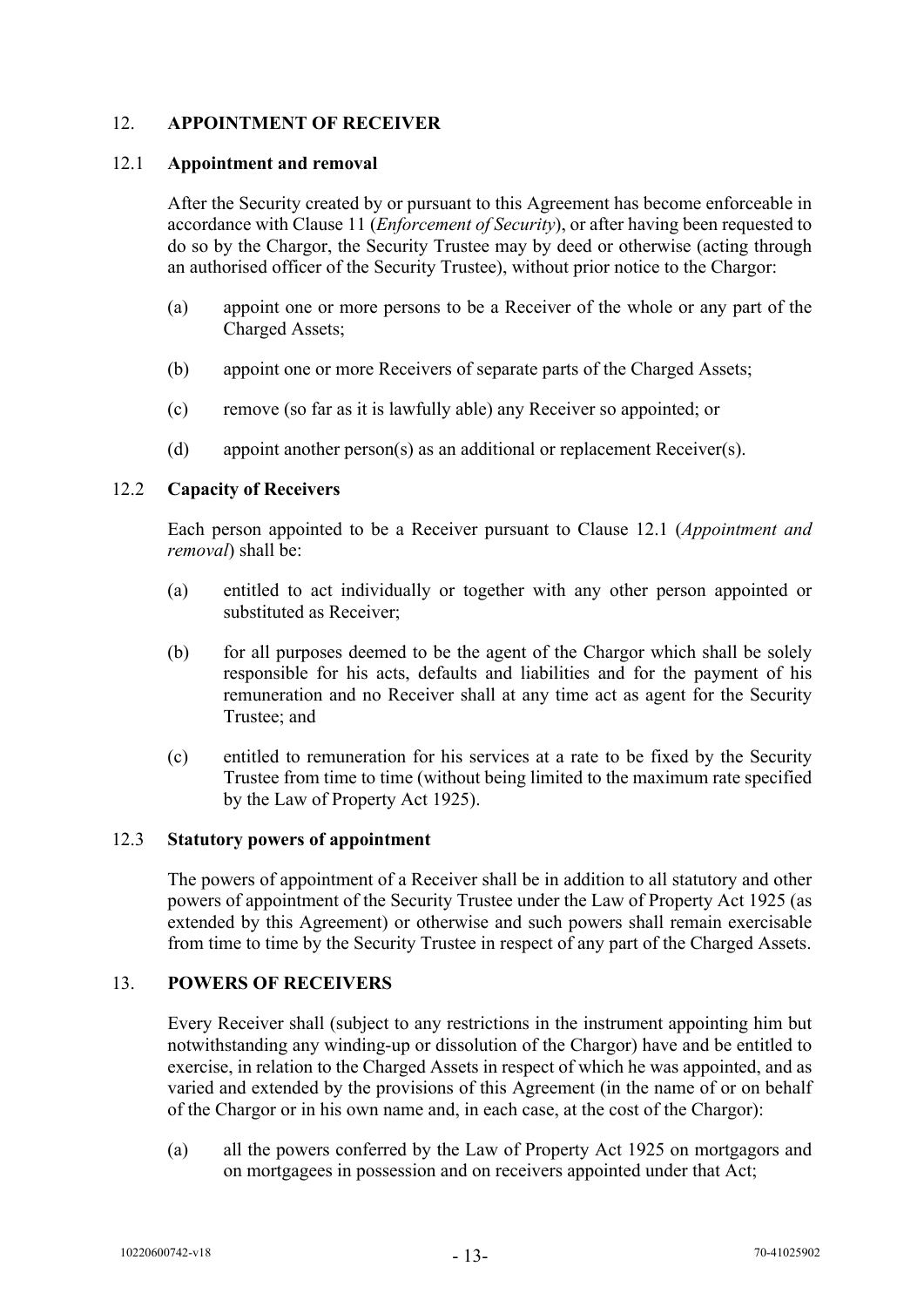- (b) all the powers of an administrative receiver set out in Schedule 1 to the Insolvency Act 1986 (whether or not the Receiver is an administrative receiver);
- (c) all the powers and rights of an absolute owner and power to do or omit to do anything which the Chargor itself could do or omit to do; and
- (d) the power to do all things (including bringing or defending proceedings in the name or on behalf of the Chargor) which seem to the Receiver to be incidental or conducive to:
	- (i) any of the functions, powers, authorities or discretions conferred on or vested in him;
	- (ii) the exercise of any Collateral Rights (including realisation of all or any part of the Charged Assets); or
	- (iii) bringing to his hands any assets of the Chargor forming part of, or which when got in would be, Charged Assets.

## <span id="page-15-0"></span>14. **APPLICATION OF PROCEEDS**

All monies received or recovered and any non-cash recoveries made or received by the Security Trustee or any Receiver pursuant to this Agreement or the powers conferred by it shall (subject to the claims of any person having prior rights thereto and by way of variation of the provisions of the Law of Property Act 1925) be applied in the order of application agreed between the Security Trustee and the Chargor pursuant to the Security Trust Agreement.

#### <span id="page-15-1"></span>15. **PROTECTION OF PURCHASERS**

#### 15.1 **Consideration**

The receipt of the Security Trustee or any Receiver shall be a conclusive discharge to a purchaser and, in making any sale or disposal of any of the Charged Assets or making any acquisition, the Security Trustee or any Receiver may do so for such consideration (whether cash or non-cash), in such manner and on such terms as it thinks fit.

#### 15.2 **Protection of purchasers**

No purchaser or other person dealing with the Security Trustee or any Receiver shall be bound to inquire whether the right of the Security Trustee or such Receiver to exercise any of its powers has arisen or become exercisable or be concerned with any propriety or regularity on the part of the Security Trustee or such Receiver in such dealings.

## <span id="page-15-2"></span>16. **EFFECTIVENESS OF SECURITY**

#### 16.1 **Continuing security**

(a) The Security created by or pursuant to this Agreement shall remain in full force and effect as a continuing security for the Secured Obligations unless and until discharged by the Security Trustee in writing.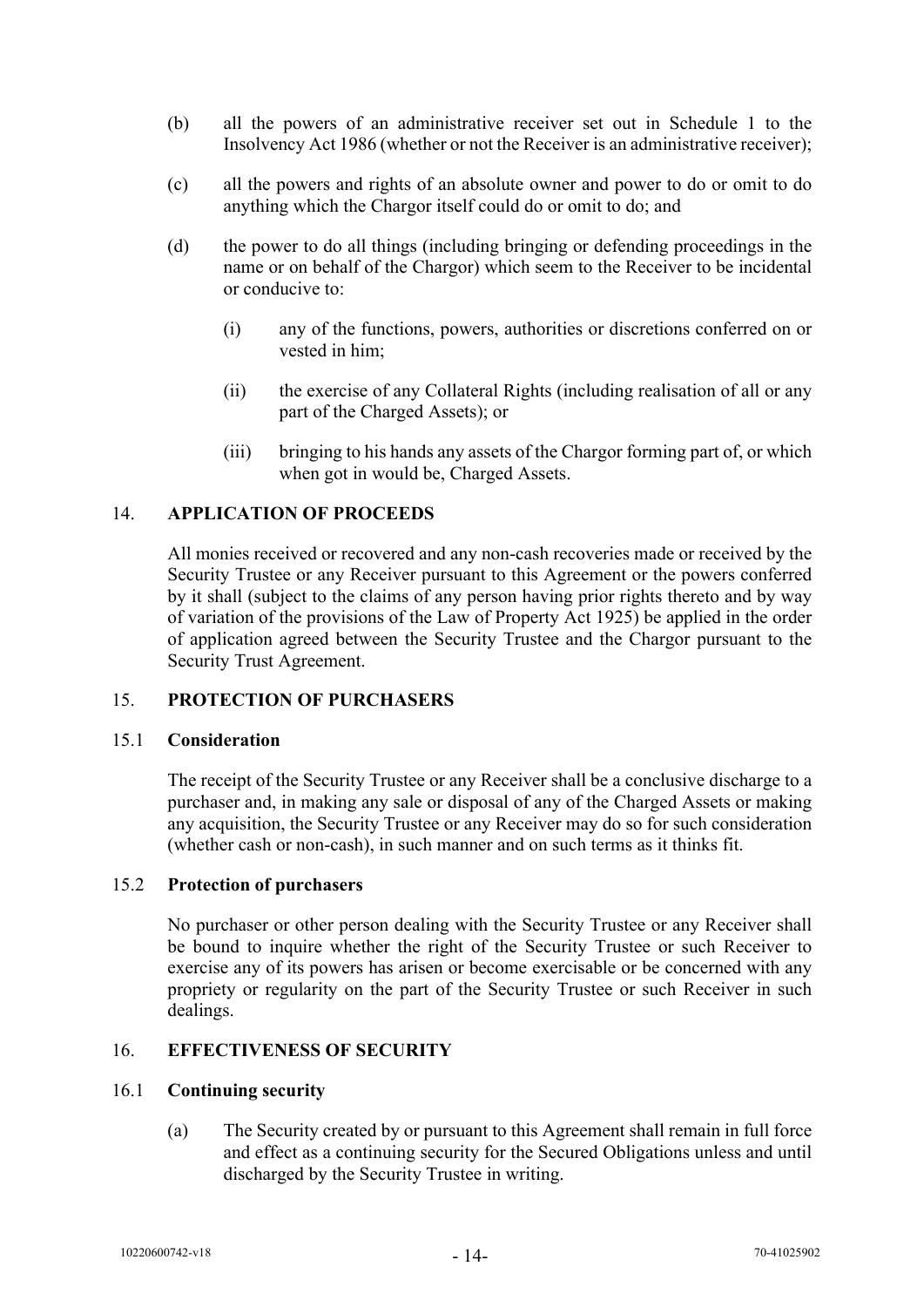(b) No part of the Security from time to time intended to be constituted by this Agreement will be considered satisfied or discharged by any intermediate payment, discharge or satisfaction of the whole or any part of the Secured Obligations.

## 16.2 **Cumulative rights**

The Security created by or pursuant to this Agreement, and the Collateral Rights, shall be cumulative, in addition to and independent of every other security which the Security Trustee may at any time hold for the Secured Obligations or any other obligations or any rights, powers and remedies provided by law and shall operate as an independent security notwithstanding any receipt, release or discharge endorsed on or given in respect of or under any such other security. No prior security held by the Security Trustee over the whole or any part of the Charged Assets shall merge into the Security constituted by this Agreement.

#### 16.3 **No prejudice**

The Security created by or pursuant to this Agreement, and the Collateral Rights, shall not be prejudiced by any unenforceability or invalidity of any other agreement or document or by any time or indulgence granted to the Chargor or any other person, or the Security Trustee or by any other thing which might otherwise prejudice that Security or any Collateral Right.

#### 16.4 **Remedies and waivers**

No failure on the part of the Security Trustee to exercise, nor any delay on its part in exercising, any Collateral Right, shall operate as a waiver of that Collateral Right or constitute an election to affirm this Agreement. No election to affirm this Agreement on the part of the Security Trustee shall be effective unless it is in writing. No single or partial exercise of any Collateral Right shall preclude any further or other exercise of that or any other Collateral Right.

#### 16.5 **No liability**

None of the Security Trustee, its nominee(s) or any Receiver shall be liable:

- (a) to account as a mortgagee or mortgagee in possession; or
- (b) for any loss arising by reason of taking any action permitted by this Agreement or any neglect or default in connection with the Charged Assets or taking possession of or realising all or any part of the Charged Assets,

except in the case of gross negligence or wilful default upon its part.

#### 16.6 **Partial invalidity**

If, at any time, any provision of this Agreement is or becomes illegal, invalid or unenforceable in any respect under the law of any jurisdiction, neither the legality, validity or enforceability of the remaining provisions of this Agreement nor of such provision under the laws of any other jurisdiction shall in any way be affected or impaired thereby and, if any part of the Security intended to be created by or pursuant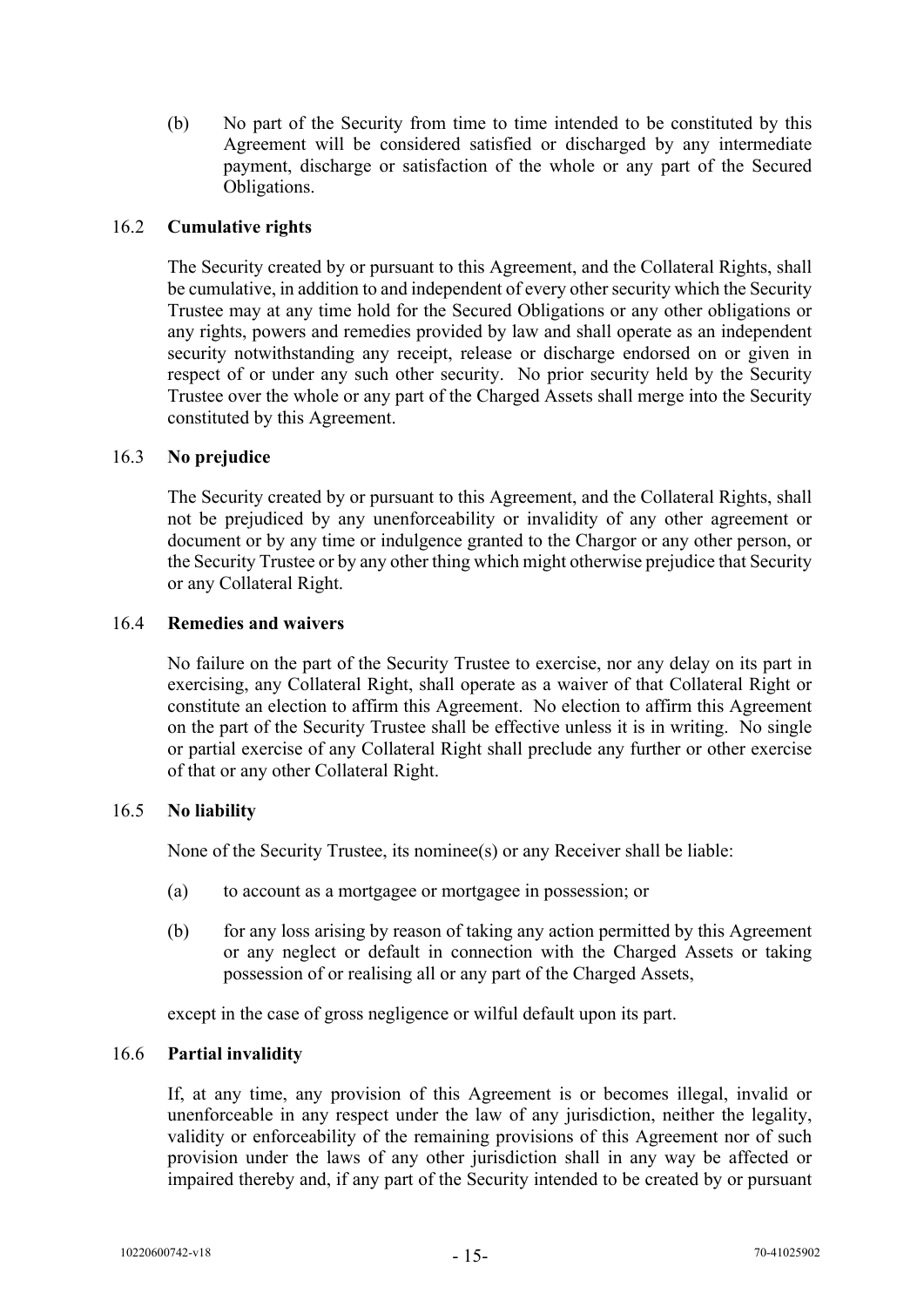to this Agreement is invalid, unenforceable or ineffective for any reason, that shall not affect or impair any other part of the Security.

#### <span id="page-17-0"></span>16.7 **Waiver of defences**

The obligations assumed, and the Security created, by the Chargor under this Agreement, and the Collateral Rights, will not be affected by any act, omission, matter or thing which, but for this Clause [16.7](#page-17-0) (*Waiver of defences*), would reduce, release or prejudice any of its obligations under, or the Security created by, this Agreement (without limitation and whether or not known to the Chargor or the Security Trustee) including:

- (a) any time, waiver or consent granted to, or composition with, any other person;
- (b) the release of any other person under the terms of any composition or arrangement with any creditor of any member of the Group;
- (c) the taking, variation, compromise, exchange, renewal or release of, or refusal or neglect to perfect, take up or enforce, any rights against, or security over the assets of any other person or any non-presentation or non-observance of any formality or other requirement in respect of any instrument or any failure to realise the full value of any Security;
- (d) any incapacity or lack of power, authority or legal personality of or dissolution or change in the members or status of any other person;
- (e) any amendment, novation, supplement, extension (whether of maturity or otherwise), restatement (in each case, however fundamental and of whatever nature, and whether or not more onerous) or replacement of any document or Security or of the Secured Obligations;
- (f) any unenforceability, illegality or invalidity of any obligation of any person under any document or Security or of the Secured Obligations; and
- (g) any insolvency or similar proceedings.

#### 16.8 **Immediate recourse**

The Chargor waives any right it may have of first requiring the Security Trustee to proceed against or enforce any other rights or security or claim payment from any person before claiming from the Chargor under this Agreement or enforcing the Security created by this Agreement. This waiver applies irrespective of any law or any provision of this Agreement to the contrary.

#### 16.9 **Deferral of rights**

Until the end of the Security Period, the Chargor will not exercise any rights which it may have by reason of performance by it of its obligations under this Agreement:

- (a) to be indemnified by any other person;
- (b) to claim any contribution from the Guarantor;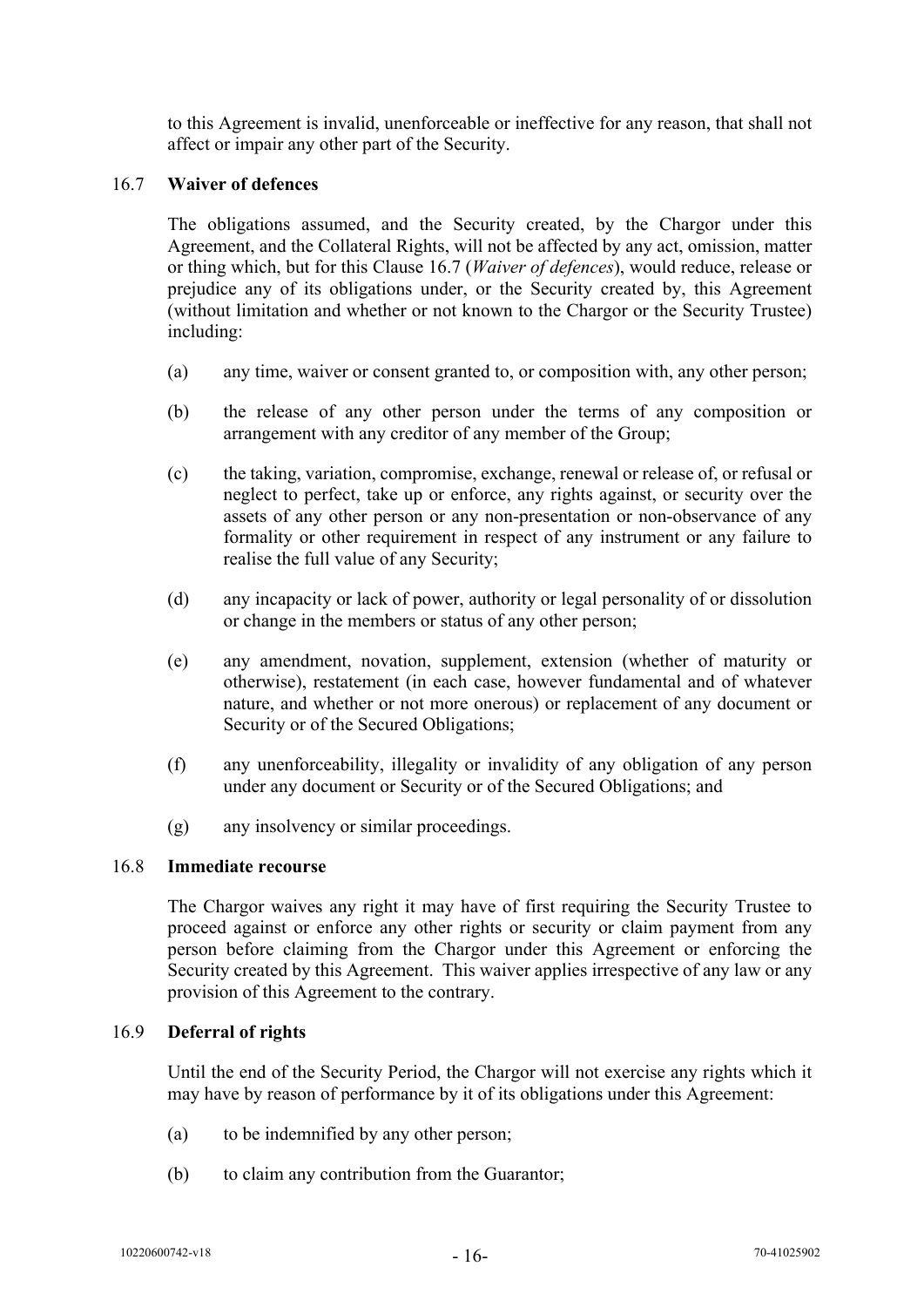- (c) to take the benefit (in whole or in part and whether by way of subrogation or otherwise) of any rights of the Security Trustee under the Conditions or of any other guarantee or security taken pursuant to, or in connection with the Notes by the Security Trustee;
- (d) to bring legal or other proceedings for an order requiring any other person to make any payment, or perform any obligation, in respect of which the other person has given a guarantee, undertaking or indemnity under the Conditions;
- (e) to exercise any right of set-off against any other person; and/or
- (f) to claim or prove as a creditor of any other person in competition with the Security Trustee.

If the Chargor receives any benefit, payment or distribution in relation to such rights it shall hold that benefit, payment or distribution on trust for the Security Trustee to the extent necessary to enable all amounts which may be or become payable to the Security Trustee under or in connection with this Agreement to be repaid in full and shall promptly pay or transfer the same to the Security Trustee or as the Security Trustee may direct for application in accordance with Clause [14](#page-15-0) (*Application of Proceeds*).

#### <span id="page-18-0"></span>17. **RELEASE OF SECURITY**

#### 17.1 **Release of Security**

Upon the expiry of the Security Period, the Security Trustee shall, at the request and cost of the Chargor, release and cancel the Security created by this Agreement and procure the reassignment to the Chargor of the Custodian Accounts and the Rights against the Custodian, in each case subject to Clause [17.2](#page-18-2) (*Clawback*) and without recourse to, or any representation or warranty by, the Security Trustee or any of its nominees.

#### <span id="page-18-2"></span>17.2 **Clawback**

If the Security Trustee considers that any amount paid or credited to it is capable of being avoided or reduced by virtue of any bankruptcy, insolvency, liquidation or similar laws, the liability of the Chargor under this Agreement and the Security created by this Agreement will continue and such amount will not be considered to have been irrevocably discharged.

## <span id="page-18-1"></span>18. **RETENTION OF SECURITY**

The Security Trustee may retain this Agreement, the Security created by or pursuant to this Agreement and all documents of title, certificates and other documents relating to or evidencing ownership of all or any part of the Charged Assets for a period of seven months after any discharge in full of the Secured Obligations provided that if at any time during that seven month period a petition or application is presented for an order for the winding-up of, or the making of an administration order in respect of, the Chargor or any person who is entitled to do so gives written notice of its intention to appoint an administrator of the Chargor or files such a notice with the court or the Chargor commences to be wound-up voluntarily or any analogous proceedings are commenced in respect of it, the Security Trustee may continue to retain such Security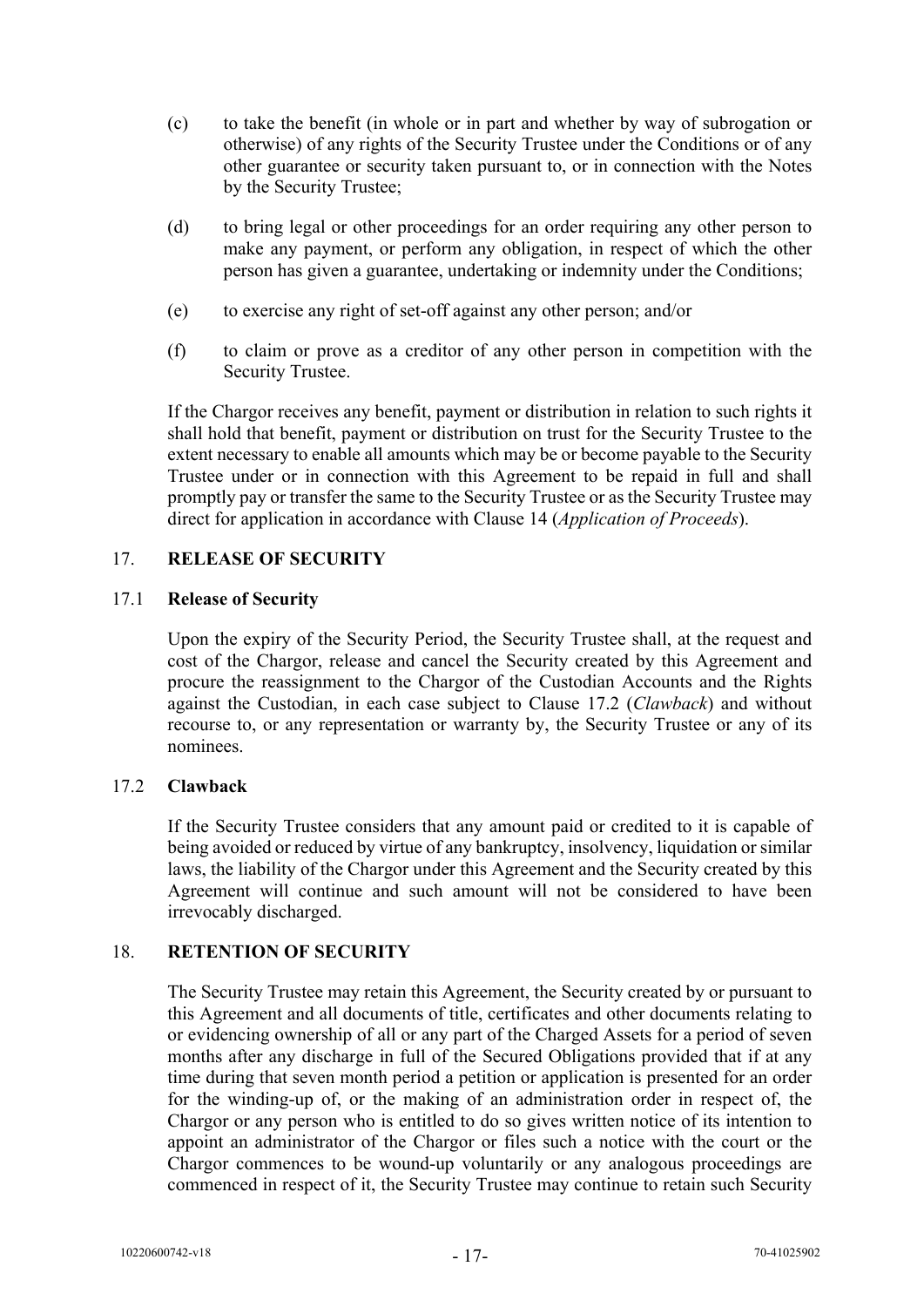and such documents for such further period as the Security Trustee may determine and the Security and such documents shall be deemed to have continued to be held as security for the Secured Obligations.

#### <span id="page-19-0"></span>19. **SET-OFF**

The Chargor authorises the Security Trustee (but the Security Trustee shall not be obliged to exercise such right), after the occurrence of an Enforcement Event, to set off against the Secured Obligations any amount or other obligation (contingent or otherwise) owing by the Security Trustee to the Chargor and apply any credit balance to which the Chargor is entitled on any account with the Security Trustee in accordance with Clause [14](#page-15-0) (*Application of Proceeds*) (notwithstanding any specified maturity of any deposit standing to the credit of any such account).

## <span id="page-19-1"></span>20. **EXPENSES, STAMP TAXES**

#### 20.1 **Expenses**

The Chargor shall, from time to time on demand of the Security Trustee, reimburse the Security Trustee for all the costs and expenses (including legal fees) on a full indemnity basis incurred by it in connection with the negotiation, preparation and execution of this Agreement and the completion of the transactions and perfection of the Security contemplated in this Agreement.

#### 20.2 **Enforcement expenses**

The Chargor shall, within three business days of demand, reimburse the Security Trustee for all the costs and expenses (including legal fees) on a full indemnity basis incurred by it in connection with the exercise, preservation and/or enforcement of any of the Collateral Rights or the Security contemplated in this Agreement or any proceedings instituted by or against the Security Trustee as a consequence of taking or holding the Security or of enforcing the Collateral Rights.

#### 20.3 **Stamp Taxes**

The Chargor shall pay all stamp, registration and other taxes to which this Agreement, the Security contemplated in this Agreement or any judgment given in connection with it is or at any time may be subject and shall, from time to time, indemnify the Security Trustee on demand against any liabilities, costs, claims and expenses resulting from any failure to pay or delay in paying any such tax.

#### 20.4 **Payments Free Of Deduction**

All payments to be made to the Security Trustee under this Agreement shall be made free and clear of and without deduction for or on account of tax unless the Chargor is required to make such payment subject to the deduction or withholding of tax, in which case the sum payable by the Chargor in respect of which such deduction or withholding is required to be made shall be increased to the extent necessary to ensure that, after the making of such deduction or withholding, the person on account of whose liability to tax such deduction or withholding has been made receives and retains (free from any liability in respect of any such deduction or withholding) a net sum equal to the sum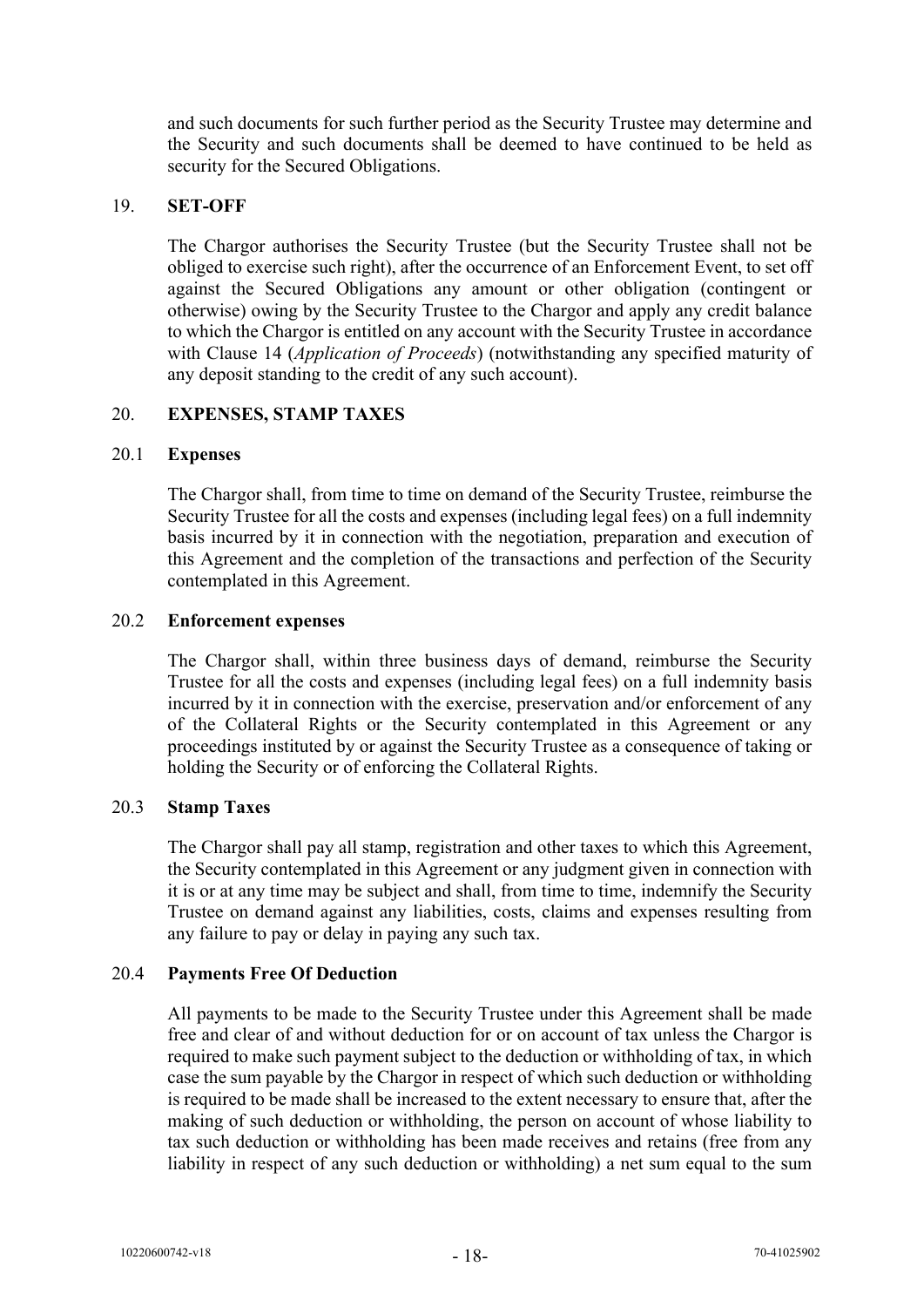which it would have received and so retained had no such deduction or withholding been made or required to be made.

## <span id="page-20-0"></span>21. **DISCRETION AND DELEGATION**

#### 21.1 **Discretion**

Any liberty or power which may be exercised or any determination which may be made under this Agreement by the Security Trustee or any Receiver may, subject to the Conditions, be exercised or made in its absolute and unfettered discretion without any obligation to give reasons.

#### 21.2 **Delegation**

Each of the Security Trustee and any Receiver shall have full power to delegate (either generally or specifically) the powers, authorities and discretions conferred on it by this Agreement on such terms and conditions as it shall see fit which delegation shall not preclude the subsequent exercise, any subsequent delegation or any revocation of such power, authority or discretion by the Security Trustee or the Receiver itself.

## <span id="page-20-1"></span>22. **OTHER SECURITY INTERESTS**

#### 22.1 **Prior security interests**

- (a) In the event of any action, proceeding or step being taken to exercise any powers or remedies conferred by any prior ranking security against any of the Charged Assets or in case of exercise by the Security Trustee or any Receiver of any power of sale under this Agreement, the Security Trustee may redeem such prior security or procure the transfer thereof to itself.
- (b) The Security Trustee may settle and agree the accounts of the prior security and any accounts so settled and agreed will be conclusive and binding on the Chargor.
- (c) All principal monies, interest, costs, charges and expenses of and incidental to any redemption or transfer will be paid by the Chargor to the Security Trustee on demand.

#### 22.2 **Subsequent security interests**

If the Security Trustee at any time receives or is deemed to have received notice of any subsequent security, mortgage, assignment, charge, transfer or other interest affecting all or any part of the Charged Assets which is prohibited by the terms of this Agreement or the Notes, all payments thereafter by or on behalf of the Chargor to the Security Trustee will (in the absence of any express contrary appropriation by the Chargor) be treated as having been credited to a new account of the Chargor and not as having been applied in reduction of the Secured Obligations at the time that notice was received.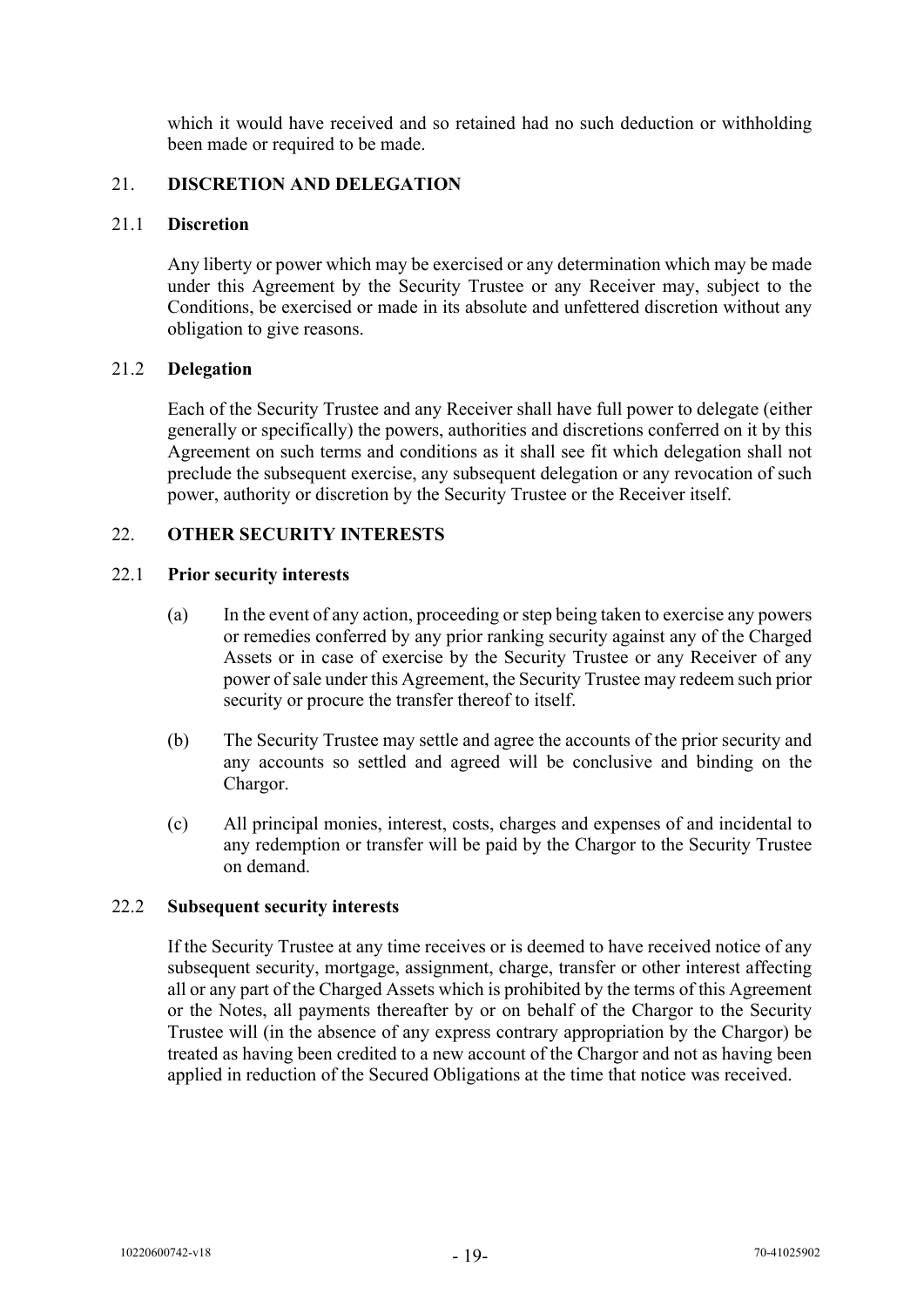## <span id="page-21-0"></span>23. **SUSPENSE ACCOUNTS AND CURRENCY CONVERSION**

#### 23.1 **Suspense Accounts**

All monies received, recovered or realised by the Security Trustee under this Agreement (including the proceeds of any conversion of currency) may in the discretion of the Security Trustee be credited to any interest bearing suspense or impersonal account(s) maintained with any bank, building society, financial institution or other person which the Security Trustee considers appropriate (including itself) for so long as it may think fit (the interest being credited to the relevant account) pending their application from time to time at the Security Trustee's discretion, in or towards the discharge of any of the Secured Obligations and save as provided herein no party will be entitled to withdraw any amount at any time standing to the credit of any suspense or impersonal account referred to above.

#### 23.2 **Currency Conversion**

For the purpose of or pending the discharge of any of the Secured Obligations the Security Trustee may convert any money received, recovered or realised or subject to application by it under this Agreement from one currency to another, as the Security Trustee thinks fit; and any such conversion shall be effected at the Security Trustee's spot rate of exchange for the time being for obtaining such other currency with the first currency.

#### <span id="page-21-1"></span>24. **ASSIGNMENT**

#### 24.1 **No assignments or transfers**

Subject to Clause 23.2 below, neither party may assign any of its rights or transfer any of its rights or obligations under this Agreement.

#### 24.2 **Assignments and transfers to successor Security Trustee**

The Security Trustee may assign and transfer all or any of its rights and obligations under this Agreement to any successor to the Security Trustee appointed under the Security Trust Agreement.

#### <span id="page-21-2"></span>25. **NOTICES**

#### 25.1 **Address for notices**

(a) All notices and other communications hereunder will be in writing and will be delivered or sent by facsimile transmission or e-mail to the following addresses or to such other address as the relevant party may notify to the other party in writing from time to time: in the case of the Chargor at:

BrokerCreditService Structured Products plc Office 203 Kofteros Business Center 182 Agias Filaxeos 3083, Limassol Cyprus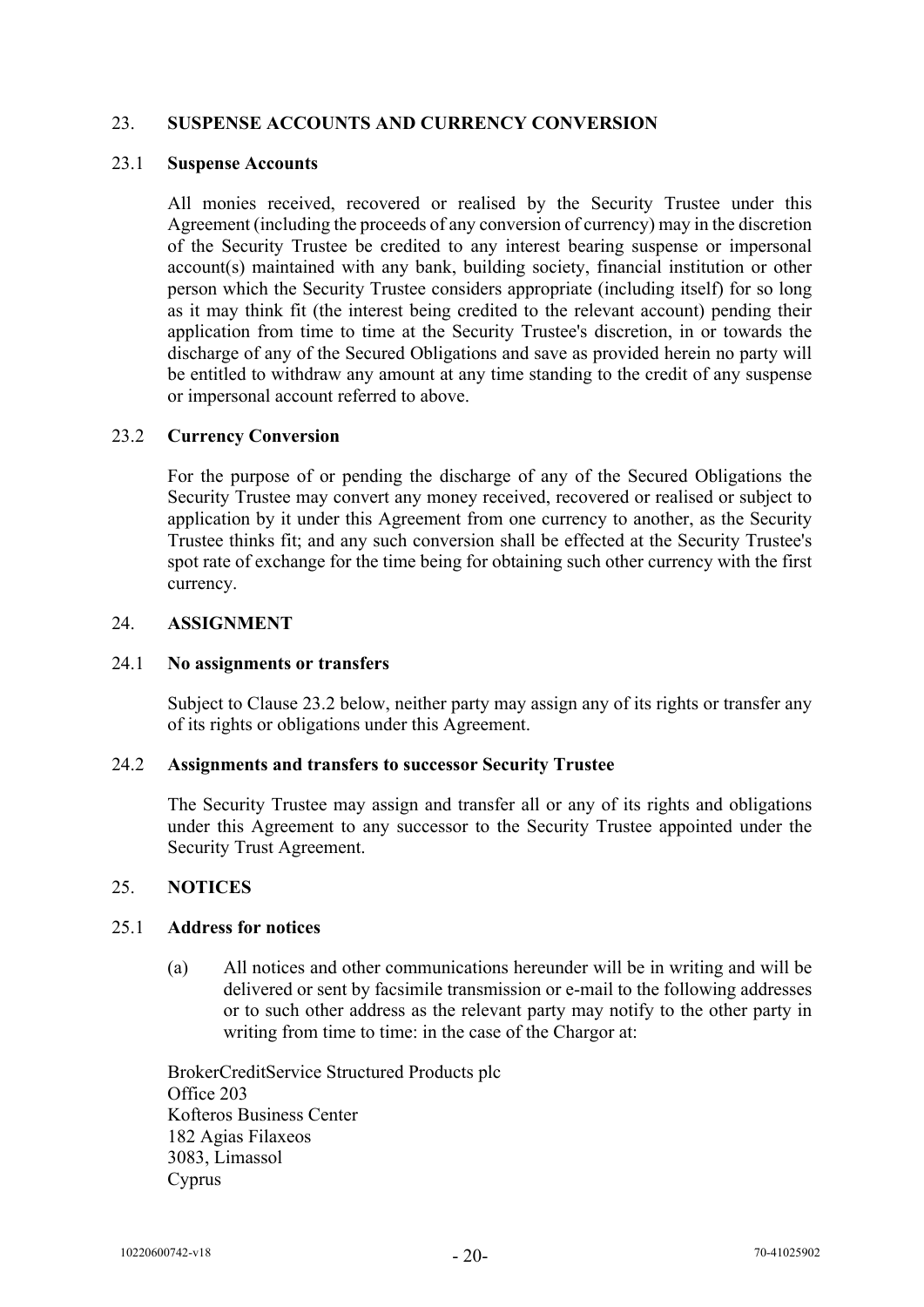Email: [info@bcs-sp.com,](mailto:info@bcs-sp.com) [mtnissuances@bcs-sp.com](mailto:mtnissuances@bcs-sp.com) Attention: Directors

(b) in the case of the Security Trustee, at

GLAS Trust Corporation Limited 55 Ludgate Hill Level 1 West London EC4M 7JW United Kingdom

Email: [DCM@GLAS.AGENCY](mailto:DCM@glas.agency) Attention: DCM Team Re BrokerCredit Services

or to such other address as the relevant party may notify to the other party in writing from time to time.

## 25.2 **Effectiveness**

All notices and communications sent in accordance with Clause 25.1 (*Address for notices*) shall take effect, in the case of letter, at the time of delivery, in the case of an electronic communication, when the relevant receipt of such communication being read is given, or where no read receipt is requested by the sender, at the time of sending, provided, that no delivery failure notification is received by the sender within 24 hours of sending such communication; *provided that* any communication which is received (or deemed to take effect in accordance with the foregoing) after 4.00 p.m. (local time) or on a non-business day in the place of receipt shall be deemed to take effect at the opening of business on the next following business day in such place. Any communication under this Agreement which is to be sent by electronic communication will be written legal evidence.

(a)

## 25.3 **English language**

- (a) Any notice given under or in connection with this Agreement must be in English.
- (b) All other documents provided under or in connection with this Agreement must be:
	- (i) in English; or
	- (ii) if not in English, and if so required by the Security Trustee, accompanied by a certified English translation and, in this case, the English translation will prevail unless the document is a constitutional, statutory or other official document.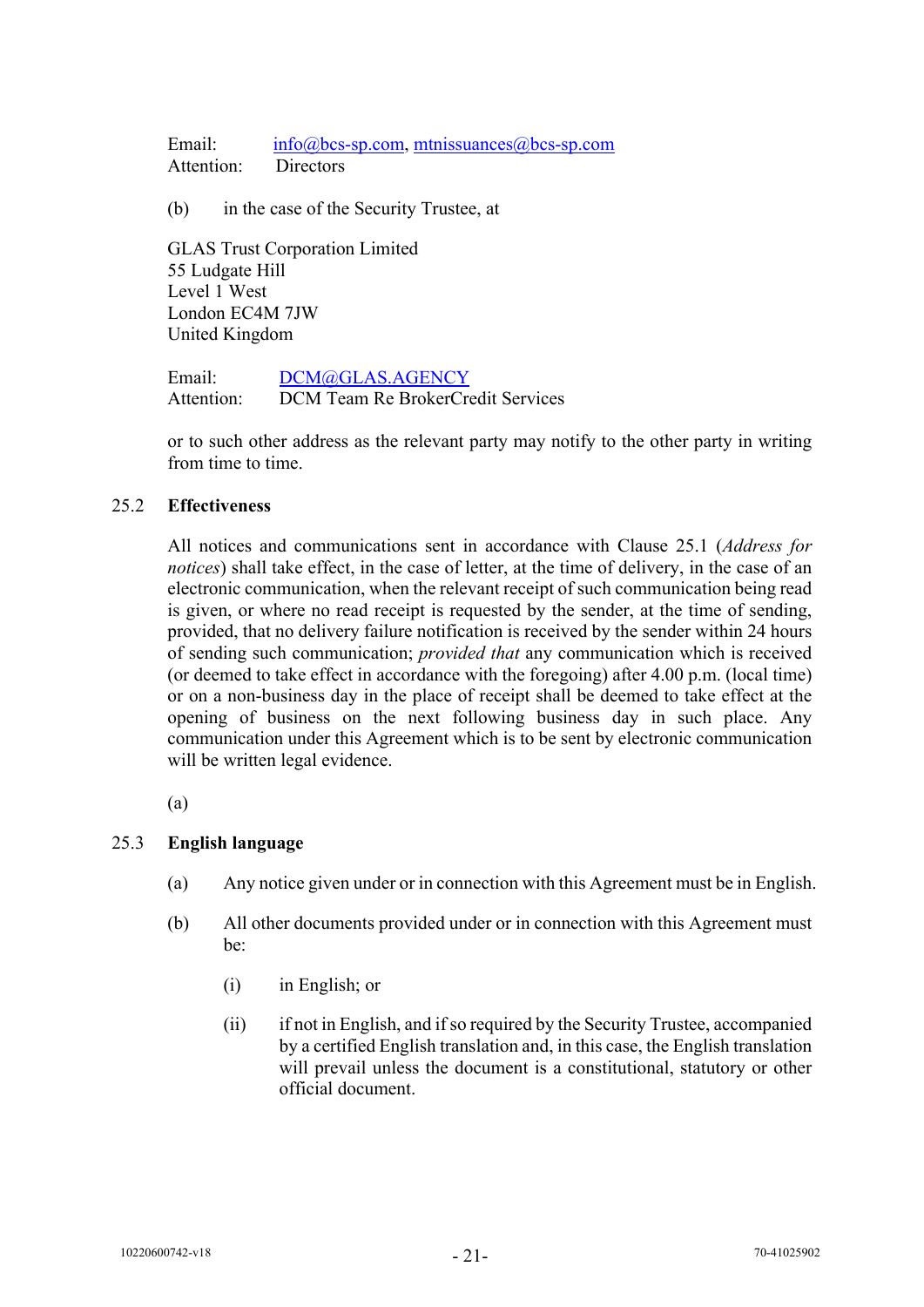## <span id="page-23-0"></span>26. **WAIVERS AND COUNTERPARTS**

#### 26.1 **Waivers**

No waiver by the Security Trustee of any of its rights under this Agreement shall be effective unless given in writing.

### 26.2 **Counterparts**

This Agreement may be executed in any number of counterparts, and this has the same effect as if the signatures on the counterparts were on a single copy of this Agreement.

## <span id="page-23-1"></span>27. **GOVERNING LAW**

This Agreement and any non-contractual obligations arising out of or in connection with it are governed by English law.

#### <span id="page-23-2"></span>28. **ENFORCEMENT**

#### 28.1 **Jurisdiction**

- (a) The courts of England have exclusive jurisdiction to settle any dispute arising out of or in connection with this Agreement (including a dispute relating to the existence, validity or termination of this Agreement or the consequences of its nullity) or any non-contractual obligations arising out of or in connection with this Agreement (a "**Dispute**").
- (b) The parties agree that the courts of England are the most appropriate and convenient courts to settle disputes and accordingly will not argue to the contrary.

#### 28.2 **Service of Process**

The Chargor agrees that the documents which start any proceedings in relation to the Notes, and any other documents required to be served in connection with those proceedings, may be served on it by being delivered to BCS Prime Brokerage Limited at 99 Bishopsgate, London, EC2M 3XD, United Kingdom, or to such other person with an address in England or Wales and/or at such other address in England or Wales as the Chargor may specify by notice in writing to the Security Trustee. Nothing in this paragraph shall affect the right of the Security Trustee to serve process in any other manner permitted by law. This Clause applies to proceedings in England and proceedings elsewhere.

**THIS AGREEMENT** has been signed by the Security Trustee and executed as a deed by the Chargor and is delivered by it as a deed on the date stated at the beginning of this Agreement.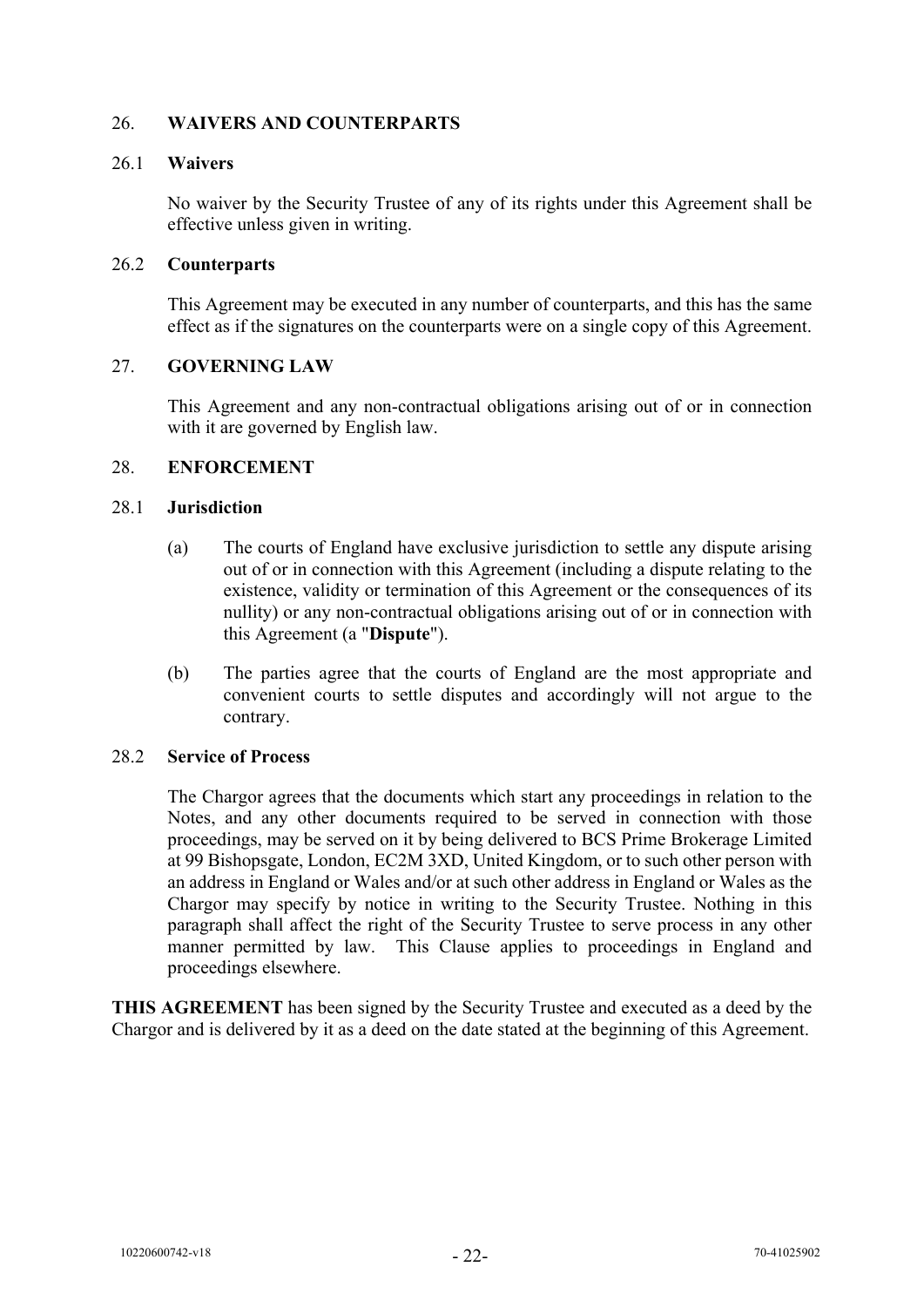#### <span id="page-24-1"></span>**SCHEDULE 1 FORM OF NOTICE OF SECURITY TO CUSTODIAN**

<span id="page-24-0"></span>[to be printed on the letterhead of the Chargor]

**NOTICE** dated  $202$ [ $\bullet$ ]

From: [●] (the **Chargor**)

To: [●] (the **Custodian** or **You**)

Copy: [●] (the **Security Trustee**)

- 1. We refer to:
	- (a) the Security Agreement dated [●] 202[●] between the Security Trustee and the Chargor (the "**Security Agreement**");
	- (b) the custody agreement dated  $202[\bullet]$  between you as the Custodian and the Chargor (the "**Custody Agreement**");
	- (c) the cash account with account number  $\lceil \bullet \rceil$  held in the name of the Chargor with the Custodian pursuant to the Custody Agreement (as that account may be renumbered or re-designated from time to time) (the "**Custodian Cash Account**");
	- (d) the securities account with account number  $\lceil \bullet \rceil$  held in the name of the Chargor with the Custodian pursuant to the Custody Agreement (as that account may be renumbered or re-designated from time to time) (the "**Custodian Securities Account**"); and
	- (e) all securities from time to time held in or standing to the credit of the Custodian Securities Account (the "**Charged Securities**").
- 2. The Chargor hereby gives notice to the Custodian that in accordance with the Security Agreement the Chargor charged by way of a first fixed charge in favour of the Security Trustee all its rights to:
	- (a) the Custodian Cash Account and the Custodian Securities Account (together, the "**Custodian Accounts**"), including all the balances from time to time standing to the credit of or accrued or accruing on each Custodian Account and all rights or claims in relation to each Custodian Account; and
	- (b) the Charged Securities,

together, the "**Charged Assets**".

3. The Chargor hereby instructs the Custodian to apply all Related Assets and all Income Assets as follows: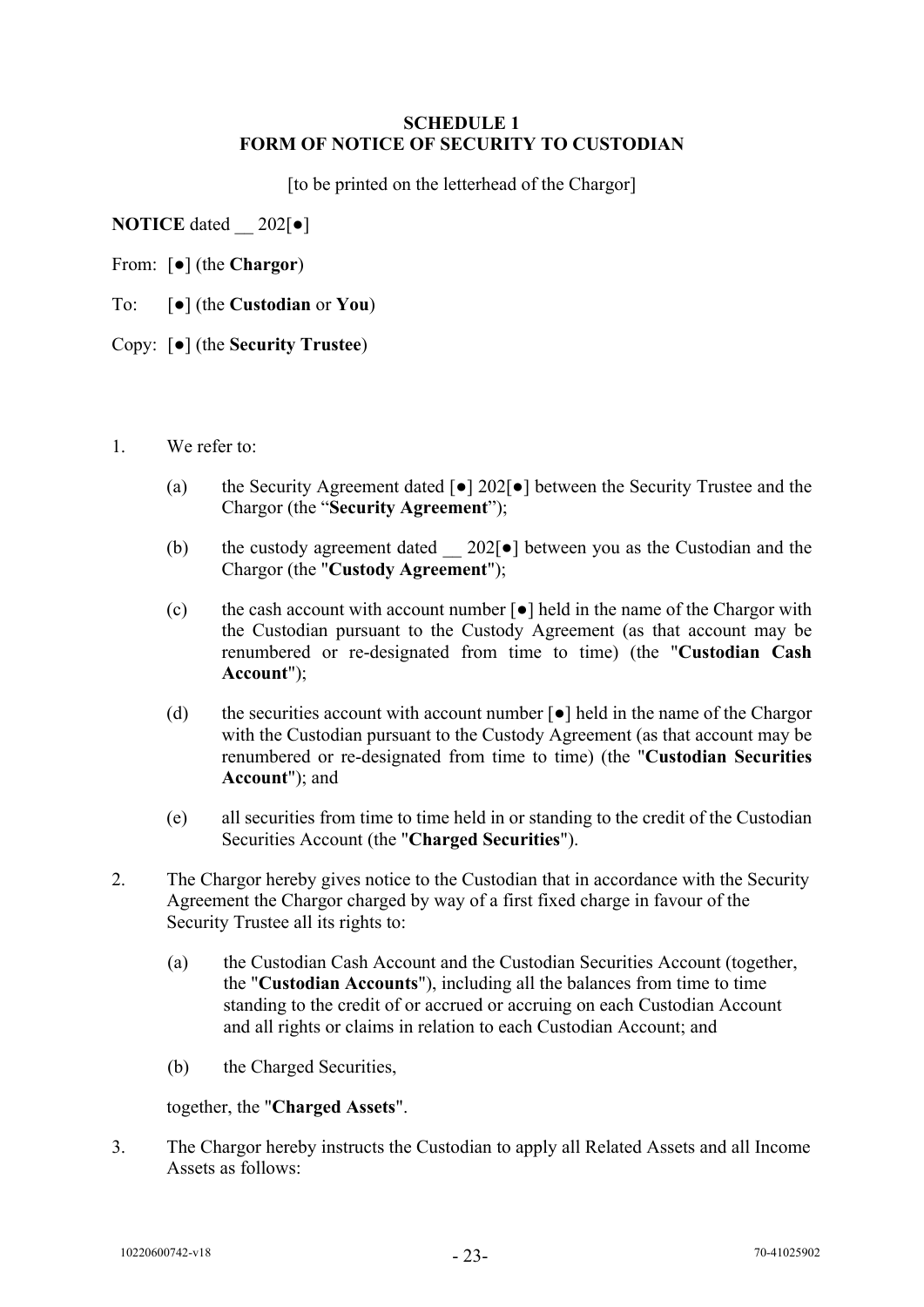- (a) All Related Assets received by you as custodian under or in connection with the Charged Assets (whether in the form of stocks, shares, warrants or other assets, but other than cash) shall be paid into the Custodian Securities Account; and
- (b) All Related Assets received by you as custodian under or in connection with the Charged Assets (where they are cash) shall be paid into the Custodian Cash Account.
- (c) All Income Assets received by you as custodian under or in connection with the Charged Assets shall be paid into an account designated by the Chargor from time to time.
- 4. Instructions to the Custodian
- 4.1 (a) Prior to the delivery by the Security Trustee to the Custodian of a Notice of Enforcement Event:
	- (i) Subject to paragraph (ii) below no instruction from the Chargor to take any action in relation to the Charged Assets in accordance with the Custody Agreement shall be deemed valid unless it is also countersigned by an Authorised Representative of the Security Trustee; and
	- (ii) The Security Trustee's countersignature shall not be required in relation to (x) any instruction from the Chargor in respect of the deposit of securities into the Custodian Securities Account; and (y) the exercise of any voting rights attached to any Charged Security.
	- (b) Following delivery by the Security Trustee to the Custodian of a Notice of Enforcement Event, the Custodian shall act on the sole instructions of the Security Trustee in relation to the Charged Assets including in relation to the exercise of any voting rights attached to any Charged Security.

**"Notice of Enforcement Event"** means a notice in writing from the Security Trustee to the Custodian sent to the Custodian's addressees as set out in the Custody Agreement stating that the security interest created in favour of the Security Trustee became immediately enforceable pursuant to the terms of the Security Agreement.

- 4.2 You are authorised and instructed, without requiring further approval, to provide the Security Trustee with such statements of account relating to the Charged Assets as it may from time to time request and to send to the Security Trustee and the Chargor copies of all notices issued by you.
- 5. Authorised Signatories

A list of authorised signatories of the Security Trustee and their specimen signatures (as may be amended and/or supplemented from time to time by the Security Trustee), for the purposes of communications of instructions, notices or directions by the Security Trustee to the Custodian, is set out in Appendix 1 hereto. The Custodian shall be entitled to rely upon the list in Appendix 1 hereto unless the Custodian is notified otherwise by the Security Trustee.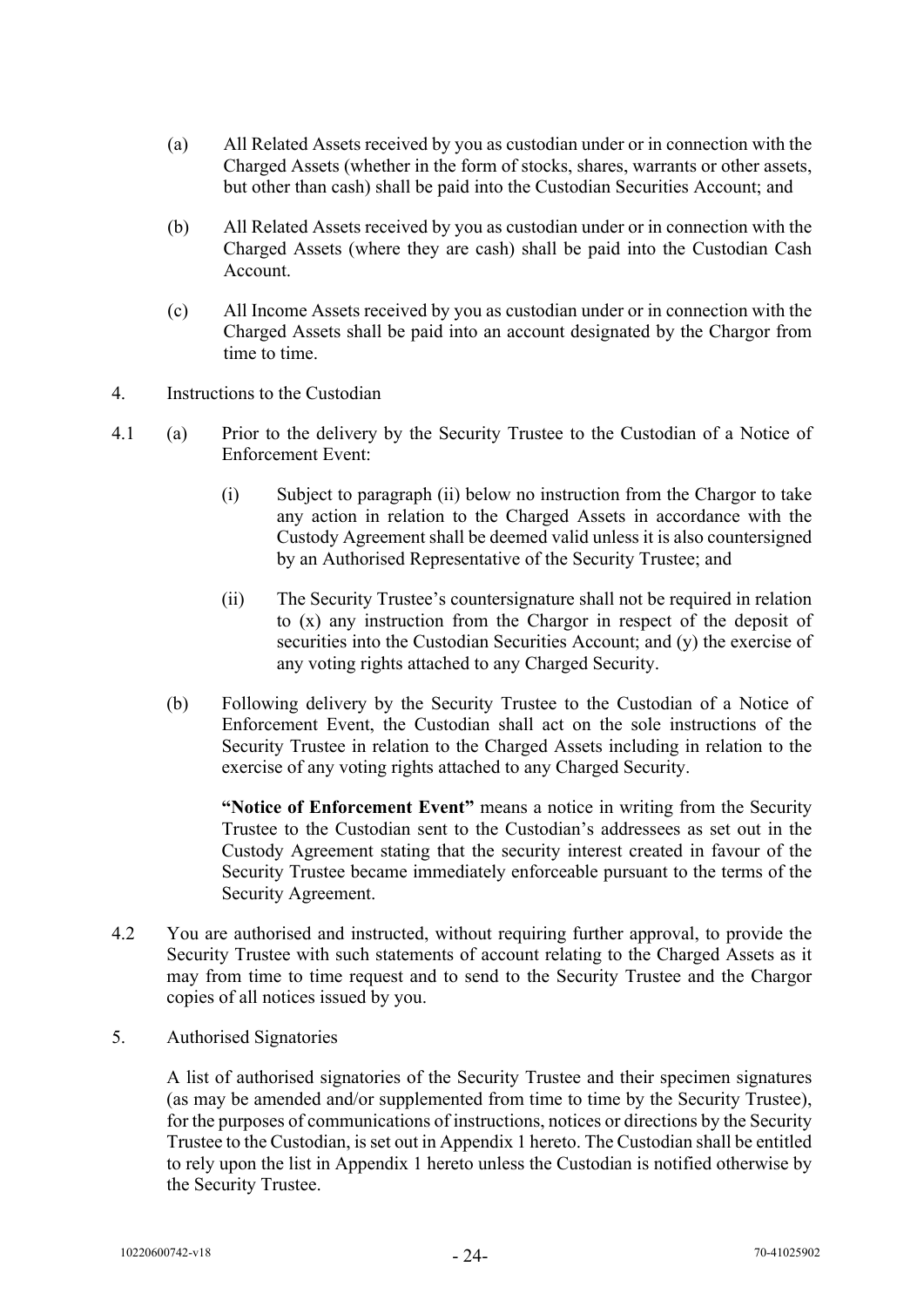#### 6. Custody Agreement

The Chargor shall not propose any amendment or waiver to any provision of or the termination of the Custody Agreement without the prior written consent of the Security Trustee (such consent shall not be unreasonably withheld or delayed). The Chargor may consent without the prior written consent of the Security Trustee to any amendment or waiver to any provision of, or to the termination of the Custody Agreement proposed by the Custodian (such proposed amendment or waiver to be notified to the Security Trustee).

The Chargor, Security Trustee and Custodian agree that in acting in accordance with this notice, the Custodian does so upon the terms and subject to the conditions, protections, immunities, rights, powers, authorisations, indemnities and benefits afforded to it in the Custody Agreement.

- 7. Limitations and no implied duties
- 7.1 It is acknowledged by the Chargor and the Security Trustee that you are not bound by, and have no knowledge of, the terms and conditions of the Security Agreement or any related document (other than this notice) and no implied duties or obligations of you shall be read into this notice, your acknowledgement or any Notice of Enforcement Event.
- 7.2 The Security Trustee and the Chargor hereby each acknowledges the limitations on liability of the Custodian set out in the Custody Agreement and agrees that such limitations shall continue to be effective in accordance with their terms notwithstanding any provisions of this notice of charge and will also be effective with respect to any applicable liabilities owed by the Custodian to the Security Trustee.
- 7.3 Notwithstanding anything else herein contained, the Custodian may refrain without liability from doing anything that would or might in its reasonable opinion, and having consulted with qualified counsel, be contrary to any applicable law of any relevant state or jurisdiction (including but not limited to the United States of America or any jurisdiction forming a part of it and England & Wales) or any directive or regulation of any agency of any such state or jurisdiction and may without liability do anything which is, in its reasonable opinion, and having consulted with qualified counsel, necessary to comply with any such law, directive or regulation.
- 8. Custody and other fees

Any custody fees, taxes and levies payable in respect of the Custodian Accounts shall be paid by the Chargor on the date and in the manner specified in the invoice delivered in respect of those custody fees.

- 9. To the extent there is a conflict between the Custody Agreement and this notice, this notice shall prevail.
- 10. Termination

This notice of charge shall cease to apply to the Custody Agreement, the Custodian Securities Account, the Custodian Cash Account and the Charged Assets with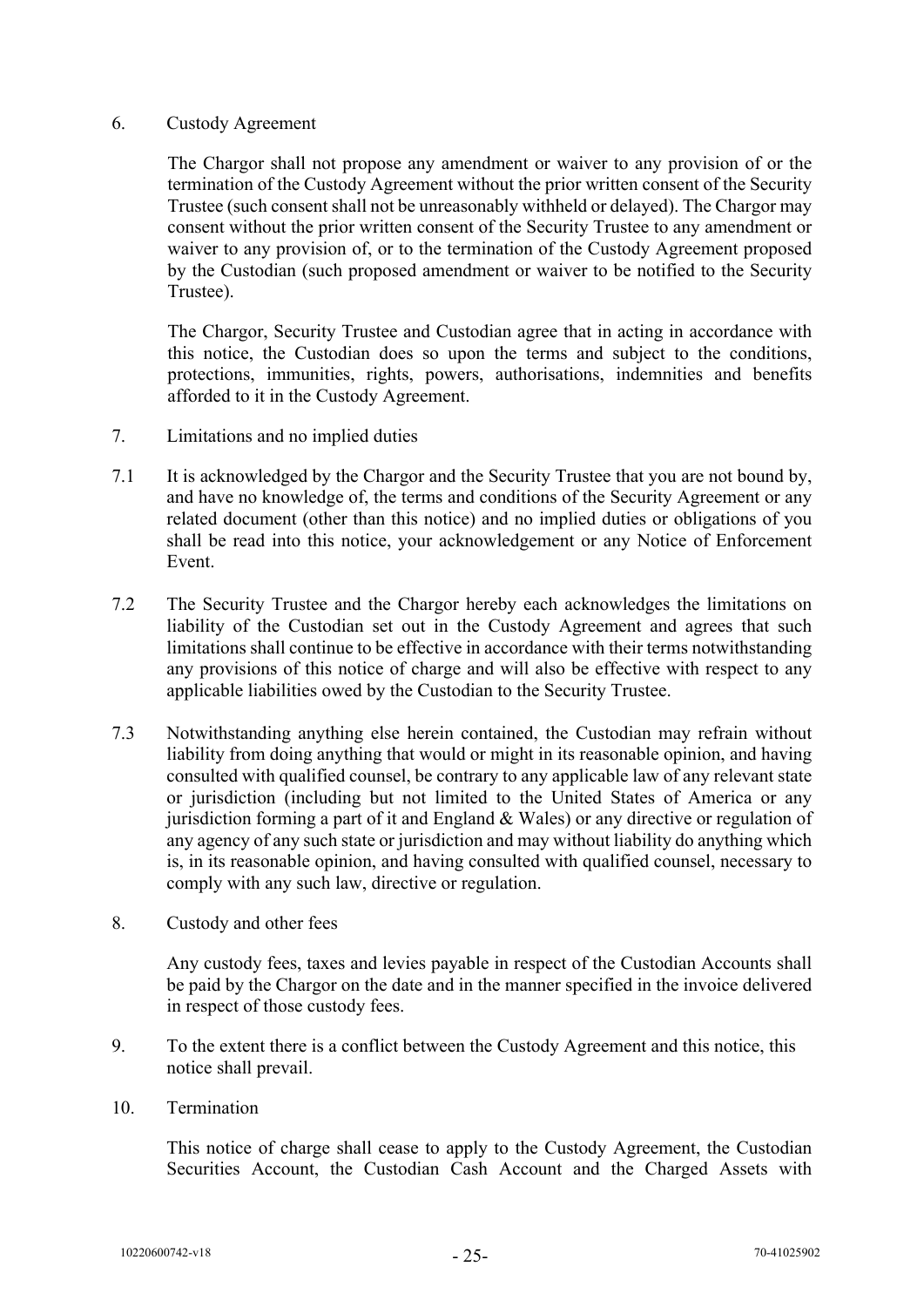immediate effect upon the provision by the Security Trustee to the Custodian of a notice in writing confirming that the Charged Assets have been released from the security granted pursuant to the Security Agreement.

11. Governing law

This notice of charge and any non-contractual obligations arising out of or in connection with it are governed by English law. The courts of England have non-exclusive jurisdiction to settle any dispute arising out of or in connection with this notice of charge (including a dispute relating to the existence, validity or termination of this notice of charge or any non-contractual obligation arising out of or in connection with this notice of charge) (a "**Dispute**") and the Chargor, the Security Trustee and the Custodian irrevocably submit to the jurisdiction of such courts.

<span id="page-27-0"></span>12. Acknowledgments

Please acknowledge receipt of this notice of charge and confirm that until the Security Trustee has confirmed in writing that the Charged Assets have been released from the security granted pursuant to the Security Agreement, or that such security has been discharged:

- (a) as at the date of this notice, you have not received any other notice of any charge of or security over any Charged Asset or of any interest of any third party in any Charged Asset (except pursuant to the Security Agreement);
- (b) you will disclose (or procure the disclosure) to the Security Trustee of such statements of account relating to the Charged Assets as the Security Trustee may from time to time request without the prior consent of the Chargor;
- (c) you will comply with the other provisions of this notice of charge; and
- (d) you agree that the courts of England shall have non-exclusive jurisdiction to settle any Dispute.

[*Name of the Chargor*]

………………………………………….. (Authorised signatory) [●]

```
[Name of the Chargor]
…………………………………………..
(Authorised signatory)
\lceil \bullet \rceil
```
[On duplicate]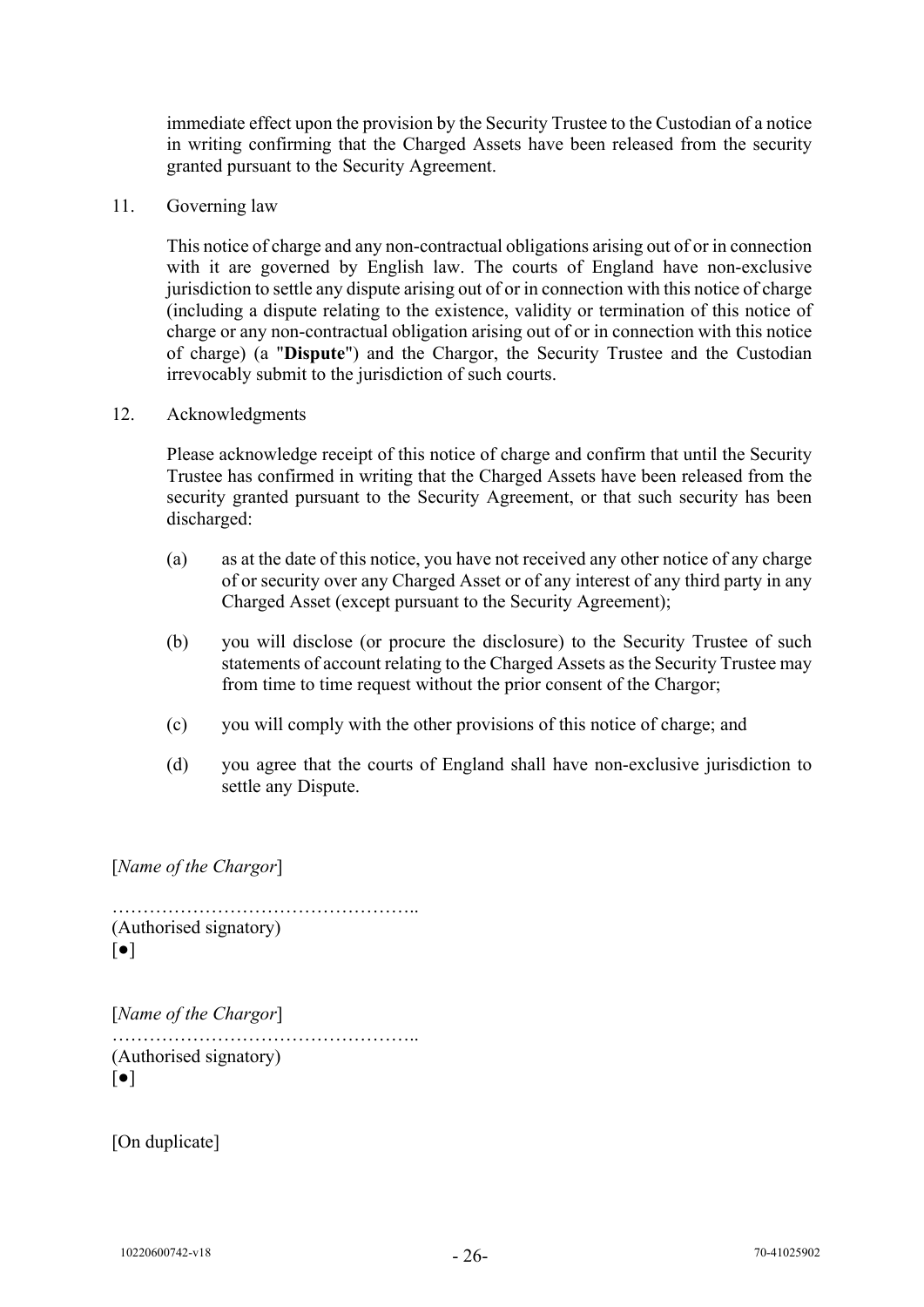We acknowledge receipt of the notice of charge of which this is a copy and confirm each of the matters referred to in paragraphs (a) - (d) of paragraph [12](#page-27-0) of the notice of charge.

Citibank, N.A., London Branch as Custodian By: Dated: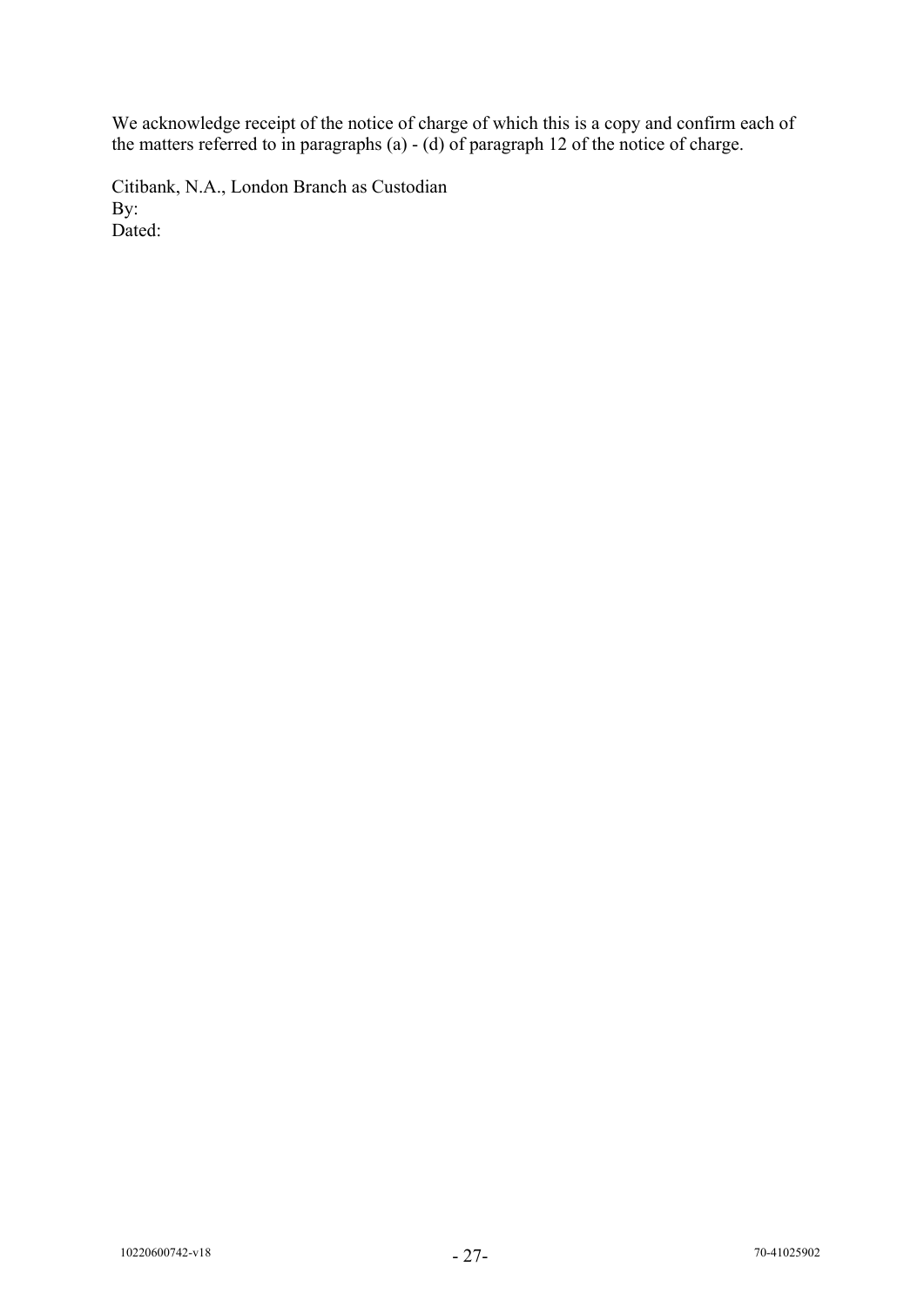## **APPENDIX 1 TO THE NOTICE OF CHARGE TO THE CUSTODIAN**

## **List of authorised signatories/call back contacts and specimen signatures of the Security Trustee**

Any one of the below persons is entitled to give instruction to the Custodian in the name and on behalf of the Security Trustee.

| Name of<br>authorised<br>signatory & call<br>back contact | <b>Position</b> | <b>Specimen Signature</b> | Telephone<br>Number |
|-----------------------------------------------------------|-----------------|---------------------------|---------------------|
|                                                           |                 |                           |                     |
|                                                           |                 |                           |                     |
|                                                           |                 |                           |                     |
|                                                           |                 |                           |                     |
|                                                           |                 |                           |                     |
|                                                           |                 |                           |                     |
|                                                           |                 |                           |                     |
|                                                           |                 |                           |                     |
|                                                           |                 |                           |                     |
|                                                           |                 |                           |                     |
|                                                           |                 |                           |                     |
|                                                           |                 |                           |                     |
|                                                           |                 |                           |                     |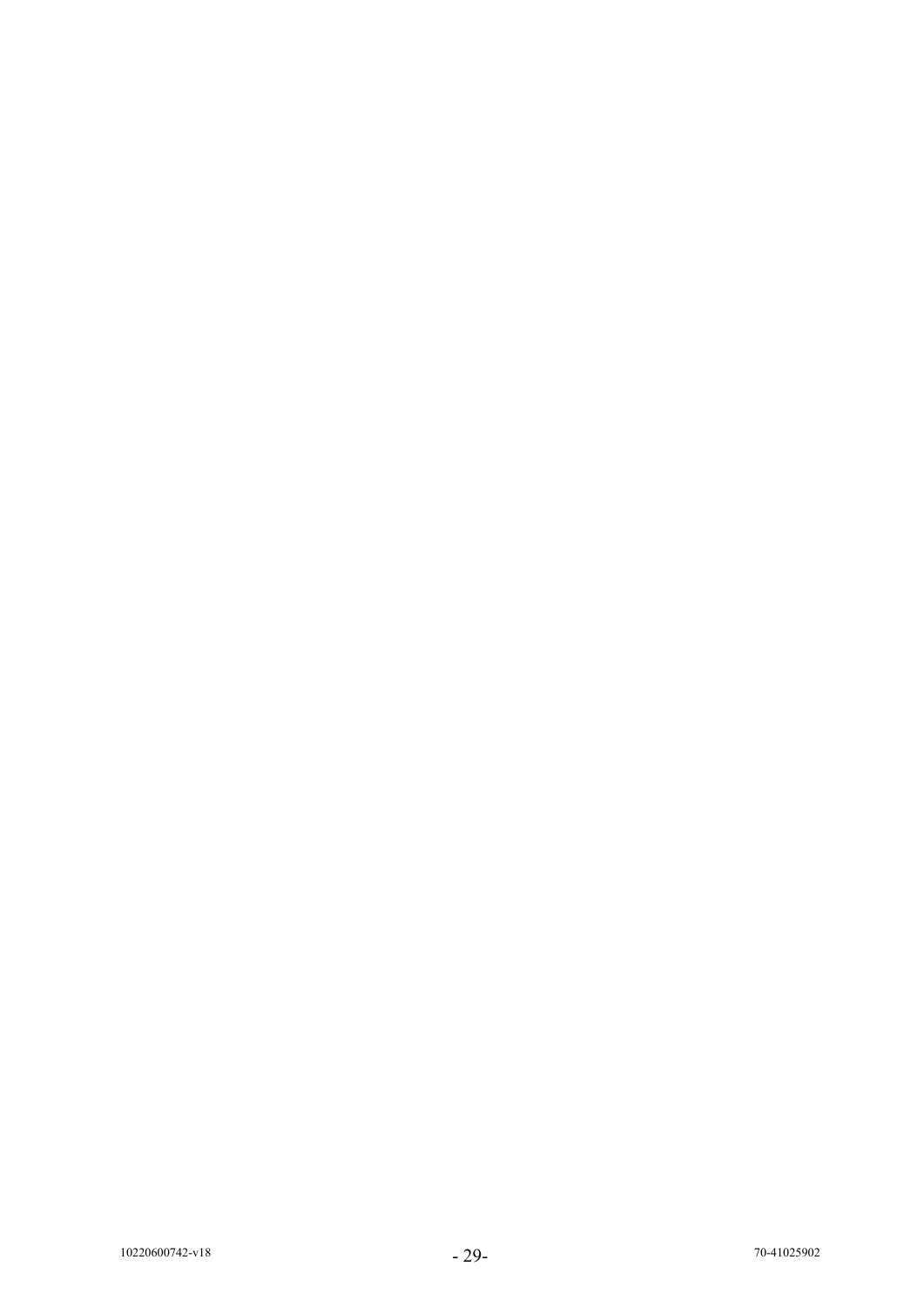# **EXECUTION PAGE**

**The Chargor** 

**EXECUTED** as a **DEED** by ) **BROKERCREDITSERVICE ) STRUCTURED PRODUCTS PLC acting by:** 

Alena Joannu

Signature of director

Name of director

*IS1gnature Page to the Security Over Custodian Accounts Agreement]*